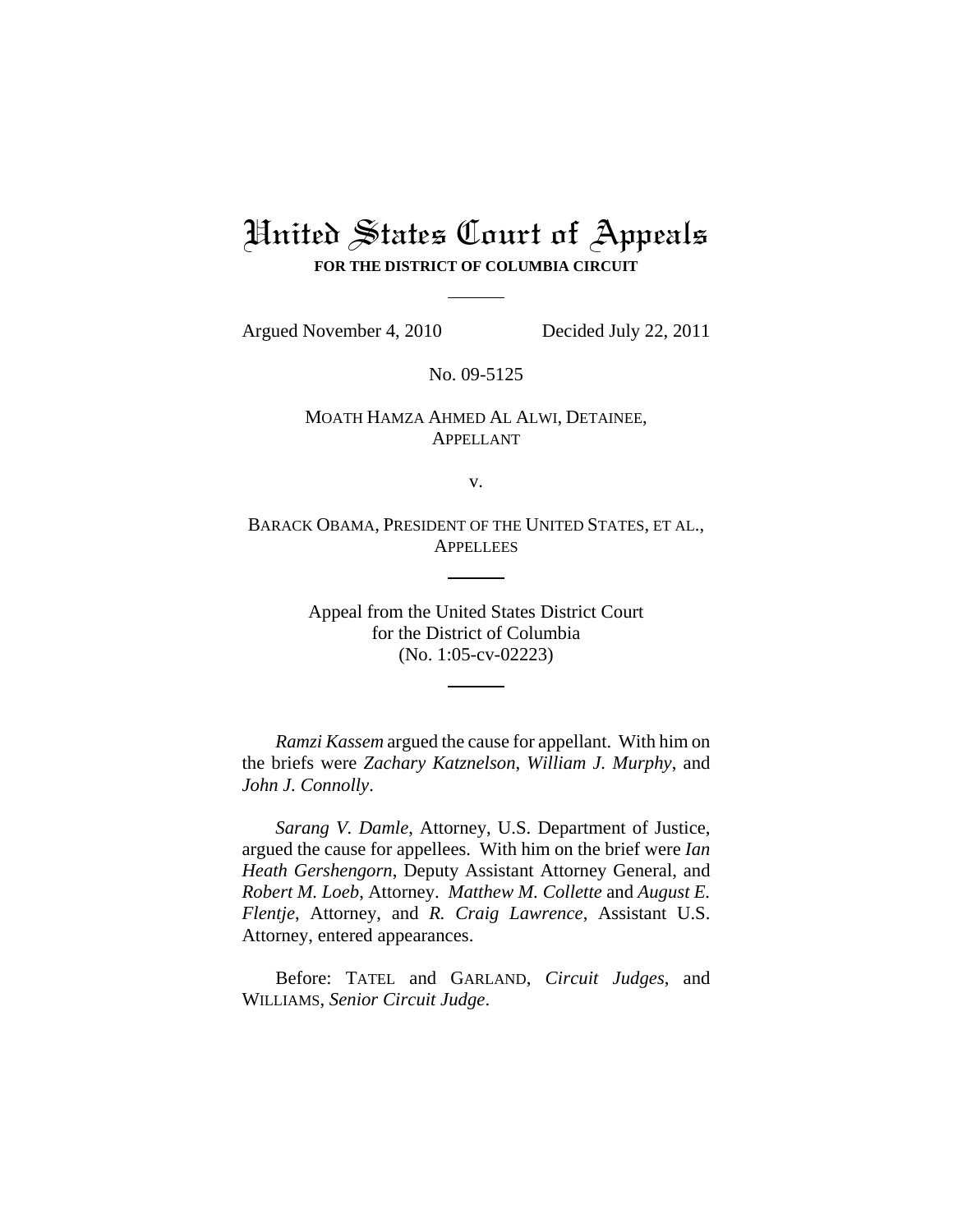#### Opinion for the Court filed by *Circuit Judge* GARLAND.

GARLAND, *Circuit Judge*: This is an appeal from the denial of the petition of Moath Hamza Ahmed Al Alwi -- a detainee at the United States Naval Base at Guantanamo Bay, Cuba -- for a writ of habeas corpus. For the reasons stated below, we affirm the judgment of the district court.

I

Al Alwi is a Yemeni citizen who was raised in Saudi Arabia. According to the government, he traveled to Afghanistan sometime in or around 2000, intending to join the Taliban's fight against the Northern Alliance. By the government's account, Al Alwi stayed in several guesthouses associated with the Taliban, and in at least one that was associated with al Qaeda where he turned over his passport. Taliban fighters escorted him between two of the guesthouses. Thereafter, he traveled to a Taliban-linked training camp near Kabul, where he was trained to fire a rocket-propelled grenade launcher and was issued a Kalashnikov rifle, ammunition magazines, and grenades. Al Alwi then joined a combat unit, led by a high-ranking al Qaeda official, that fought with the Taliban on two different fronts. Al Alwi did not leave the unit until well after September 11, 2001, by which time his unit had been bombed by United States warplanes responding to the terrorist attacks of that date. Al Alwi fled to Pakistan, where he was captured and subsequently turned over to U.S. authorities. Since then, Al Alwi has been a detainee at Guantanamo Bay.

In 2005, Al Alwi -- through his cousin as next friend -- filed a petition for a writ of habeas corpus, which was held in abeyance until the Supreme Court ruled, in *Boumediene v. Bush*, that "the constitutional privilege of habeas corpus" extends to aliens detained as enemy combatants at Guantanamo. 553 U.S.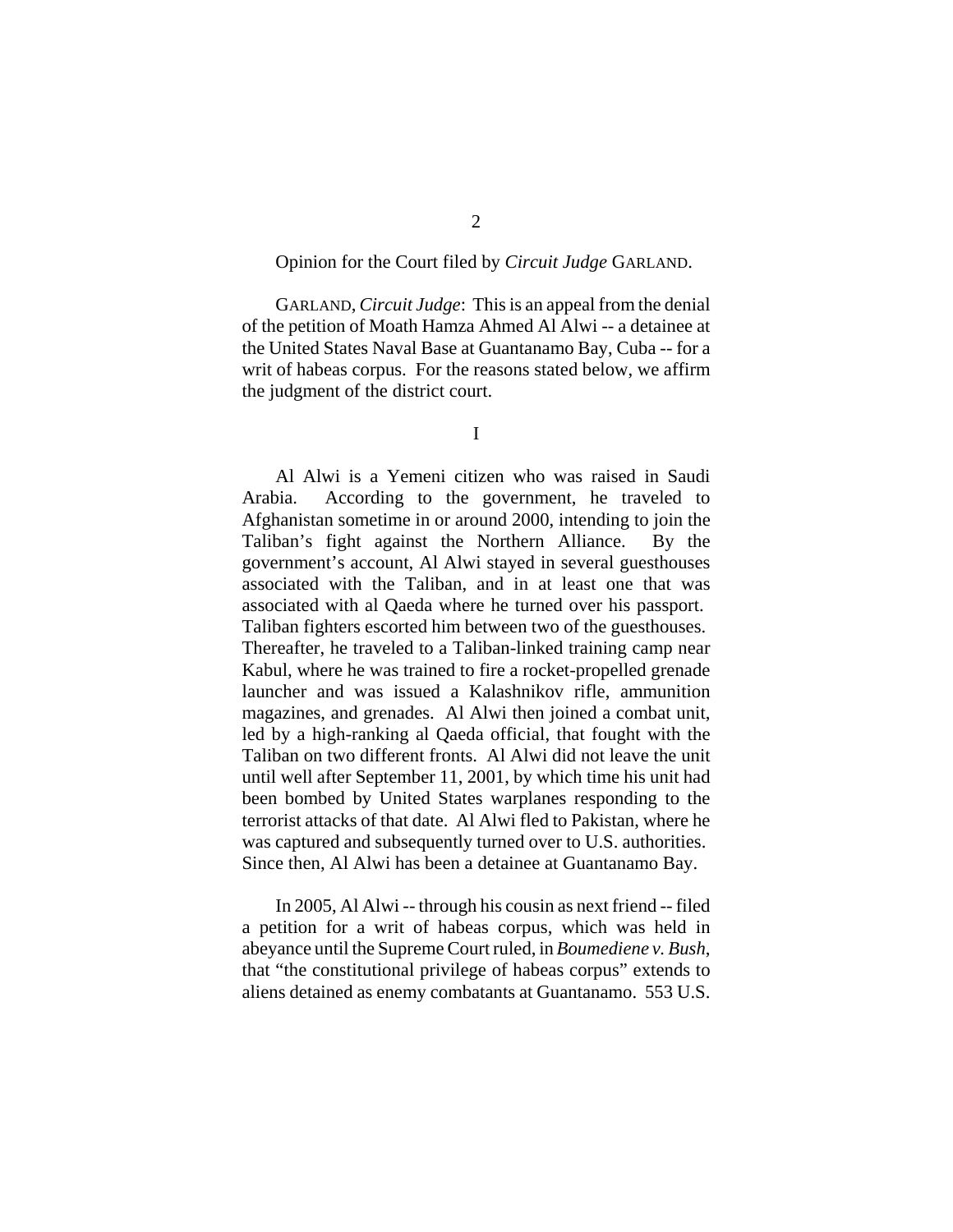723, 732 (2008). In the meantime, pursuant to the Detainee Treatment Act of 2005 (DTA), Pub. L. No. 109-148, tit. X, 119 Stat. 2680 (codified at 28 U.S.C. § 2241 (2005)), Al Alwi filed an appeal from the determination of his Combatant Status Review Tribunal (CSRT) that he was an enemy combatant, an appeal that was subsequently dismissed for lack of jurisdiction.<sup>1</sup> In the summer of 2008, after the Supreme Court issued *Boumediene*, the district court reinitiated his habeas proceedings. On December 16-17, 2008, the court held a habeas hearing for Al Alwi.

Following the hearing, the district court found that a preponderance of the evidence supported the government's account of Al Alwi's activities in Afghanistan. Dist. Ct. Op. at 4, 6, 10 (Jan. 9, 2009) (J.A. 1797, 1799, 1803).<sup>2</sup> It reached this conclusion largely on the basis of Al Alwi's own interrogation statements, the majority of which were not disputed by his counsel at the habeas hearing. $3$  In light of its factual findings,

<sup>2</sup>All references to "Dist. Ct. Op." are to a declassified version of the district court's classified opinion that is contained in the declassified Joint Appendix. *See Al Alwi v. Bush*, No. 05-2223 (D.D.C. Jan. 9, 2009) (J.A. 1794).

<sup>3</sup>The government also presented evidence that Al Alwi was a member of Osama Bin Laden's personal bodyguard force, and that he trained at al Qaeda's al-Farouq training camp. Gov't Factual Return

<sup>1</sup> *Al Alwi v. Gates*, No. 07-1251 (D.C. Cir. Mar. 26, 2009); *see Bismullah v. Gates*, 551 F.3d 1068 (D.C. Cir. 2009) (holding that the section of the DTA that granted this court jurisdiction over petitions to review CSRT determinations could not be severed from the provision that eliminated habeas corpus jurisdiction, a provision the Supreme Court had held unconstitutional in *Boumediene*, and therefore dismissing the petitions and remitting the petitioners to their remedy under the habeas corpus statute).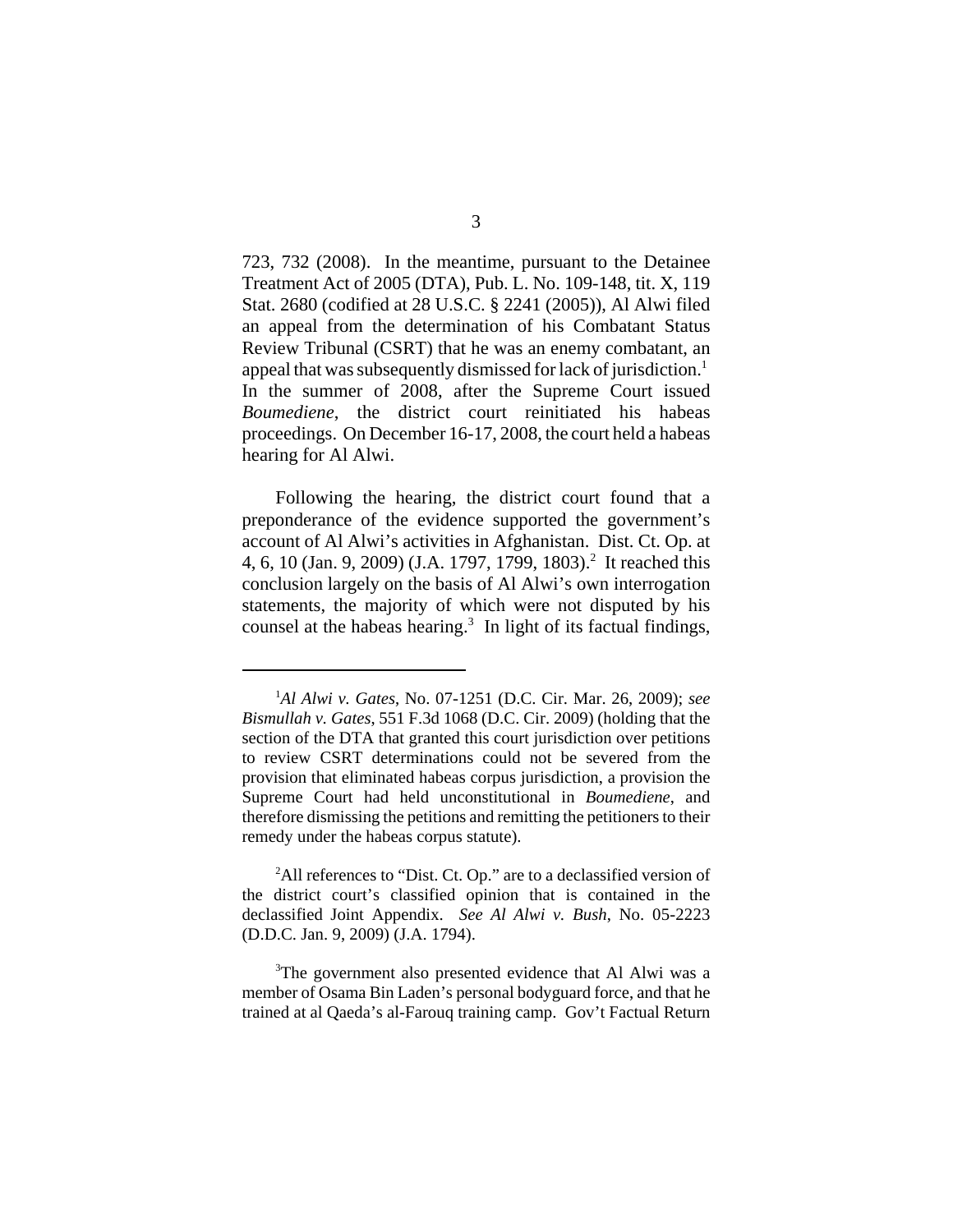the court determined that Al Alwi was being lawfully detained because it was "more probable than not that [Al Alwi] was 'part of or supporting Taliban or al Qaeda forces' both prior to and after the initiation of U.S. hostilities in October 2001." Dist. Ct. Op. at 10 (J.A. 1803). Accordingly, the court denied Al Alwi's habeas petition.

On appeal, Al Alwi raises two categories of challenges to the denial of his petition. He argues that the district court erred in determining that he was being lawfully detained on the record as it stood before that court. And he further argues that the court's procedural errors deprived him of a meaningful opportunity to develop a record upon which he could challenge his detention. We consider these arguments in Parts II and III.

II

Al Alwi challenges, on two grounds, the district court's substantive determination that he was being lawfully detained. First, he contends that the court applied the wrong detention standard. Second, he maintains that the court erred in resting its determination primarily on his own statements because those statements were not sufficiently corroborated. "We review the

at 12-13, 16-20 (J.A. 385-86, 389-93); *see Al-Adahi v. Obama*, 613 F.3d 1102, 1108 (D.C. Cir. 2010) (noting that "[a]t least eight of the September 11th hijackers had trained at Al Farouq"). Al Alwi did not make such admissions during his interrogations, and his counsel vigorously disputed them at the habeas hearing. In light of its finding that the account of Al Alwi's activities contained in his own statements was sufficient to justify his detention, the district court declined to evaluate the evidence supporting those additional charges. *See* Dist. Ct. Op. at 10 n.2 (J.A. 1803). We decline to do so as well. *See Uthman v. Obama*, 637 F.3d 400, 404 n.5 (D.C. Cir. 2011).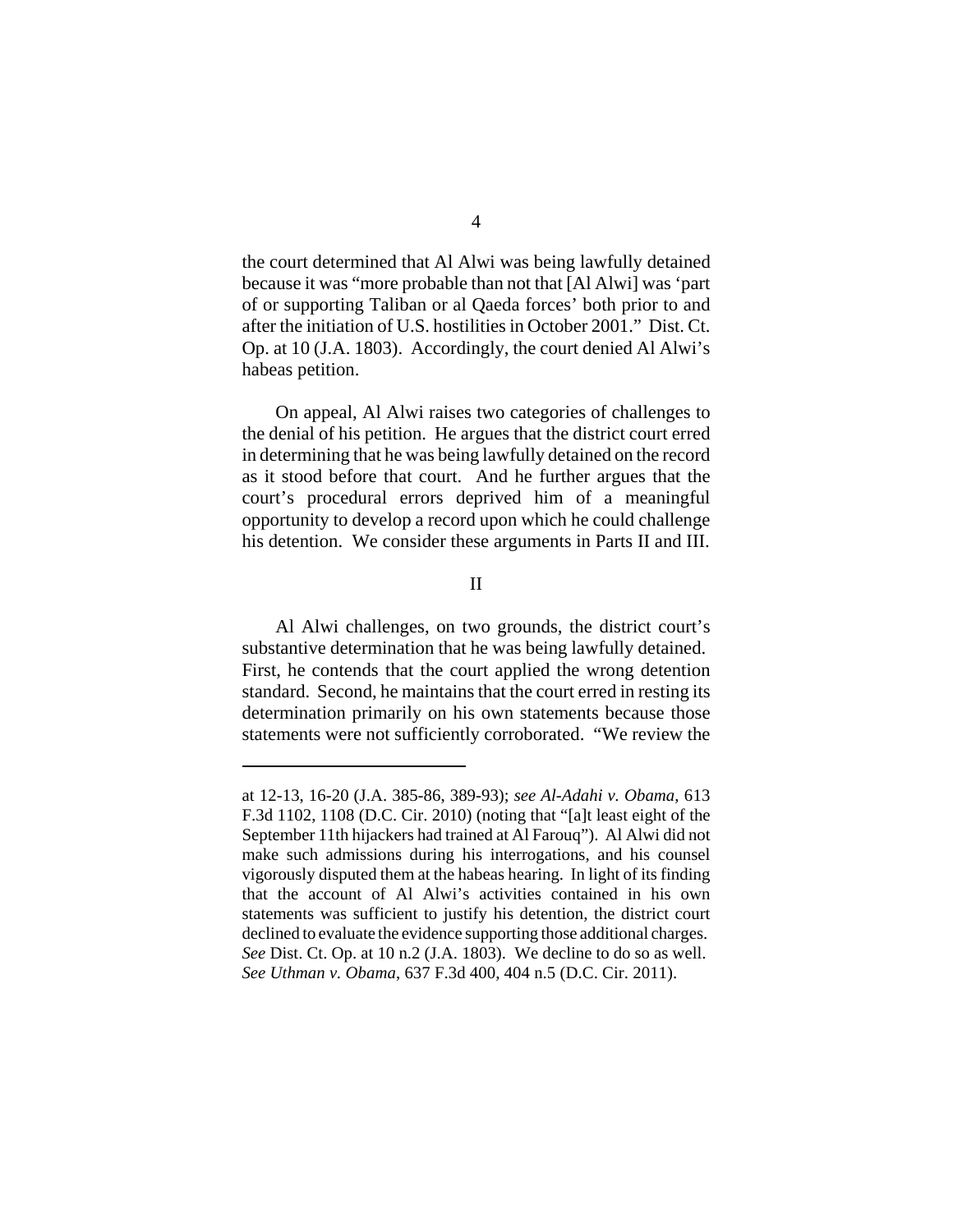district court's findings of fact for clear error, its habeas determination de novo, and any challenged evidentiary rulings for abuse of discretion." *Al-Bihani v. Obama*, 590 F.3d 866, 870 (D.C. Cir. 2010) (internal citations omitted); *see Bensayah v. Obama*, 610 F.3d 718, 722-23 (D.C. Cir. 2010).

#### A

Following the al Qaeda attacks against the United States on September 11, 2001, Congress passed the Authorization for Use of Military Force (AUMF).<sup>4</sup> Adopting a detention standard offered by the government, the district court held that the United States has authority, pursuant to the AUMF, to detain an individual who, more likely than not:

> was part of or supporting Taliban or al Qaeda forces, or associated forces that are engaged in hostilities against the United States or its coalition partners.

*Al Alwi v. Bush*, 593 F. Supp. 2d 24, 27 (D.D.C. 2008). After examining the evidence, the court found that "it is more probable than not that petitioner was supporting the Taliban and al Qaeda in a manner consistent with the [detention standard]

<sup>&</sup>lt;sup>4</sup>The AUMF provides:

<sup>[</sup>T]he President is authorized to use all necessary and appropriate force against those nations, organizations, or persons he determines planned, authorized, committed, or aided the terrorist attacks that occurred on September 11, 2001, or harbored such organizations or persons, in order to prevent any future acts of international terrorism against the United States by such nations, organizations or persons.

Pub. L. No. 107-40, § 2(a), 115 Stat. 224 (2001) (reprinted at 50 U.S.C. § 1541 note).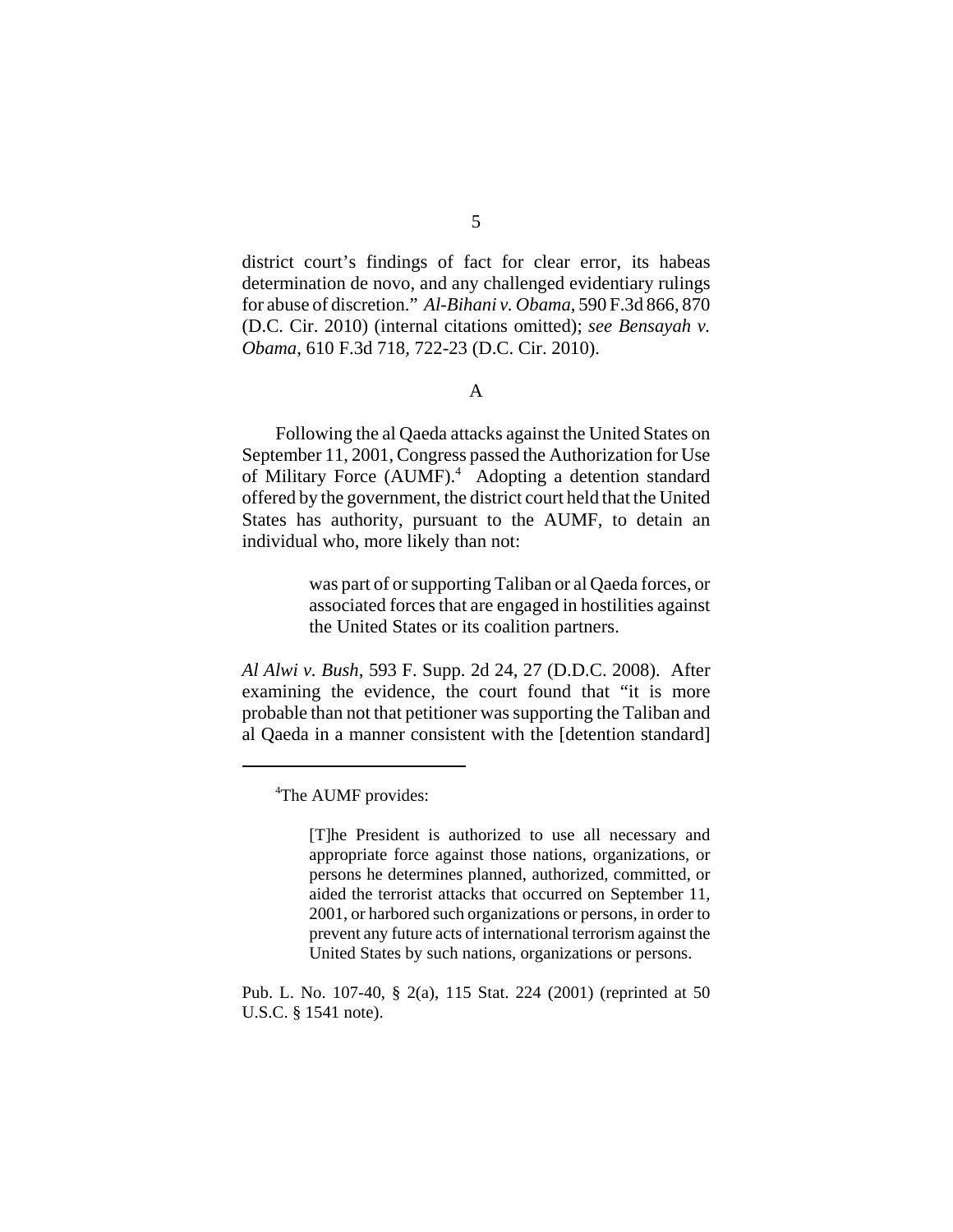this court has adopted." Dist. Ct. Op. at 9-10 (J.A. 1802-03); *see Al Odah v. United States*, 611 F.3d 8, 13 (D.C. Cir. 2010) ("It is now well-settled law that a preponderance of the evidence standard is constitutional in considering a habeas petition from an individual detained pursuant to authority granted by the AUMF.").

Subsequent to the district court's decision, the government adopted a narrower detention standard, which it has relied on in this and other Guantanamo appeals. *See, e.g.*, *Bensayah*, 610 F.3d at 722 n\*; *Barhoumi v. Obama*, 609 F.3d 416, 423 (D.C. Cir. 2010); *Al-Bihani*, 590 F.3d at 870 n.1. The new standard retains the original "part of" prong of the former standard, but modifies the "support" prong to require "substantial" support. Under this standard, the government may detain an individual who, more likely than not:

> [was] part of, or *substantially* supported, Taliban or al-Qaida forces or associated forces that are engaged in hostilities against the United States or its coalition partners.

Gov't Br. 19 (emphasis added) (internal quotation marks omitted). For purposes of this appeal, Al Alwi does not dispute the lawfulness of this standard. *See* Pet'r Br. 47-48, 64 n.18; *see also Al-Bihani*, 590 F.3d at 872. Al Alwi maintains that we should remand this case to the district court so that it can decide, in the first instance, whether the government's evidence meets the "substantial support" standard.

As we have explained, "whether a detainee's alleged conduct -- e.g., visiting an al-Qaida guesthouse or training at an al-Qaida camp -- justifies his detention under the AUMF is a legal question" that we review de novo. *Barhoumi*, 609 F.3d at 423; *see Almerfedi v. Obama*, No. 10-5921, 2011 WL 2277607,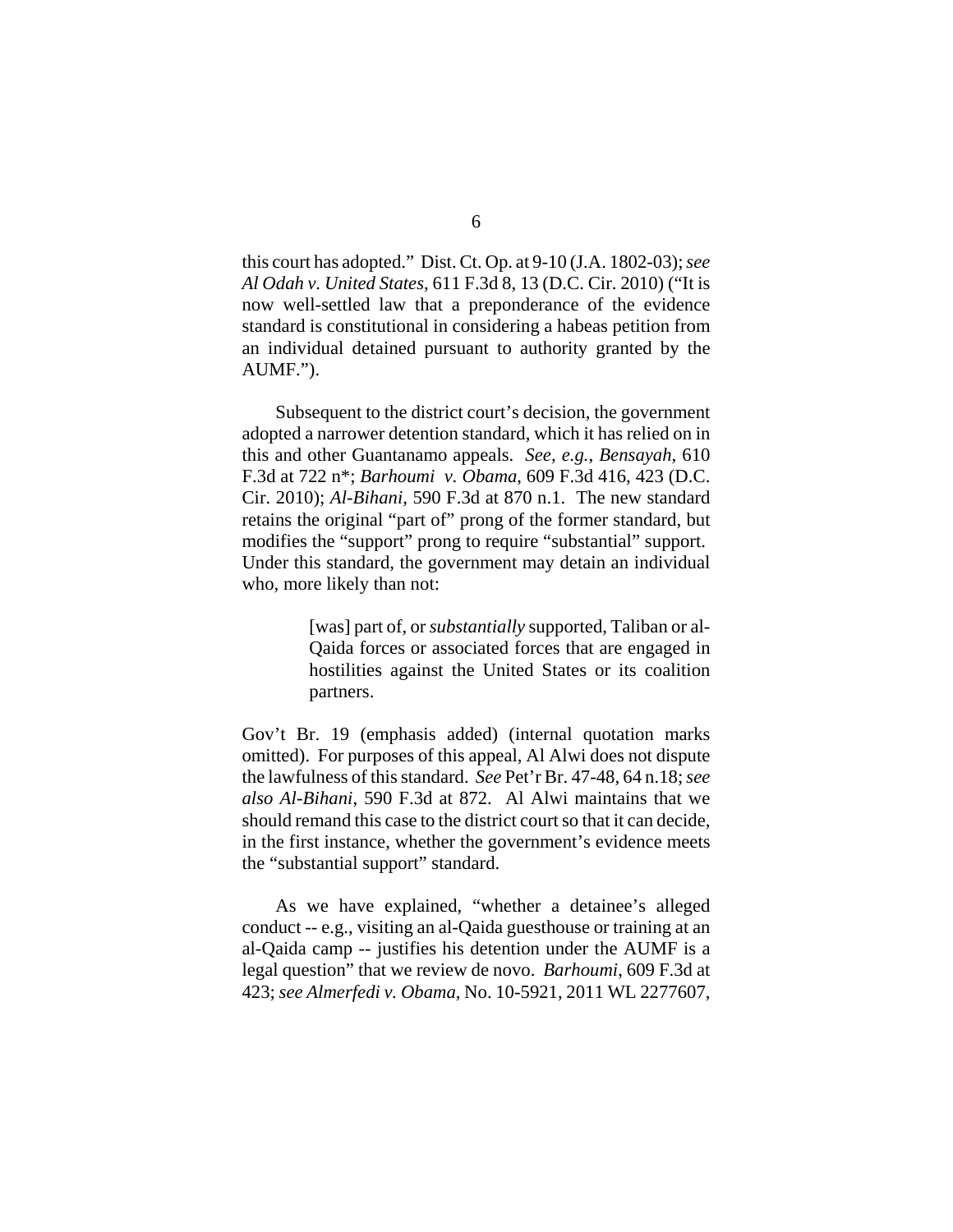at \*4 (D.C. Cir. June 10, 2011); *Uthman v. Obama*, 637 F.3d 400, 403 (D.C. Cir. 2011).<sup>5</sup> "On review, we ask whether the evidence in the *whole* record . . . establishes that a petitioner's detainability is more likely justified than not." *Almerfedi* , 2011 WL 2277607, at  $*4$ . Accordingly, if we are persuaded that the record evidence establishes the petitioner's detainability, a remand is not required. *See id.* at \*1 (concluding "as a matter of law that the government has demonstrated by a preponderance of the evidence that [the petitioner] can be detained," and reversing without remanding "the district court's decision granting [the detainee's] petition"); *see also Uthman*, 637 F.3d at 402; *Al-Adahi v. Obama*, 613 F.3d 1102, 1106 (D.C. Cir. 2010). There may, of course, be cases in which a remand is warranted because further fact-finding by the district court is necessary or would be helpful. *See Salahi v. Obama*, 625 F.3d 745, 752-53 (D.C. Cir. 2010) (vacating the district court's grant of the writ, but remanding "[b]ecause additional fact-finding is required to resolve" whether the detainee was "part of" al Qaeda "under this circuit's evolving case law"). But where "the facts found by the District Court, along with uncontested facts in the record, demonstrate that [the detainee] more likely than not" falls within the detention standard, we may resolve the matter on our own. *Uthman*, 637 F.3d at 402.

Nor need we consider whether the detainee "substantially supported" al Qaeda or the Taliban if we are persuaded that he was "part of" either entity. As this court has now repeatedly held, the AUMF "gives the United States government the authority to detain a person who is found to have been 'part of' al Qaeda or Taliban forces." *Al Odah*, 611 F.3d at 10; *see Awad*

<sup>&</sup>lt;sup>5</sup>By contrast, "[t]he question whether the government has proven that conduct -- e.g., whether [the detainee] in fact stayed at an al-Qaida guesthouse or trained at an al-Qaida camp -- is a factual question that we review for clear error." *Barhoumi*, 609 F.3d at 423.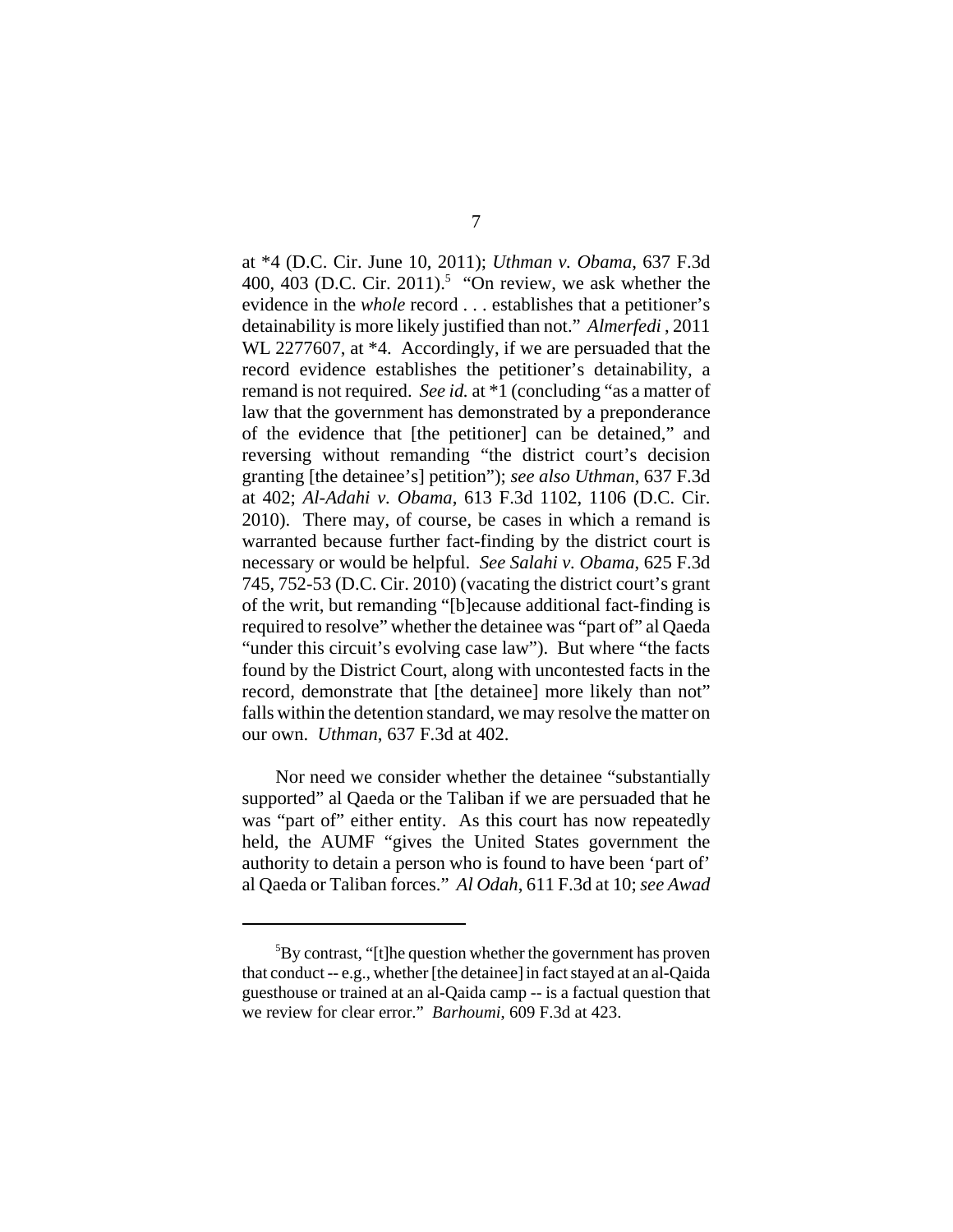*v. Obama*, 608 F.3d 1, 11-12 (D.C. Cir. 2010); *Al-Adahi*, 613 F.3d at 1103; *see also Esmail v. Obama*, 639 F.3d 1075, 1076 (D.C. Cir. 2011) (noting that we review de novo whether the detainee satisfies the "part of" standard). Hence, if we conclude that the record establishes that it is more likely than not that Al Alwi was "part of" al Qaeda or the Taliban, there is no need for us to address the "substantial support" prong of the detention standard or to remand the case. *See Uthman*, 637 F.3d at 402 (concluding "that the facts found by the District Court, along with uncontested facts in the record, demonstrate that [the detainee] more likely than not was part of al Qaeda," and therefore reversing the contrary judgment of that court without requiring a hearing on remand); *Al-Adahi*, 613 F.3d at 1106 (reversing and remanding with instructions to deny the detainee's petition because the evidence showed that the detainee "was -- at the very least -- more likely than not a part of al-Qaida"); *see also Almerfedi*, 2011 WL 2277607, at \*6.

Here, the facts found by the district court are alone sufficient for us to conclude that Al Alwi was "'part of' al Qaeda or Taliban forces."6 The district court found that Al Alwi traveled to Pakistan, and then on to Afghanistan, "specifically in order to join the Taliban's fight against the Northern Alliance." Dist. Ct. Op. at 4-5 (J.A. 1797-98). Along the way, the court found, he stayed in "at least three guesthouses closely associated with the Taliban and/or al Qaeda." *Id.* Al Alwi described his escorts between the first two guesthouses as Taliban fighters. *Id.* at 5 (J.A. 1798). The court also found that the second guesthouse, the al-Ansar guesthouse in Kandahar, Afghanistan, "had strong connections to al Qaeda." *Id.* at 4 (J.A. 1797). Al Alwi identified the assistant to the guesthouse's leader in a

<sup>6</sup> In Part II.B, *infra*, we address Al Alwi's contention that the district court committed clear error and/or abused its discretion in finding those facts.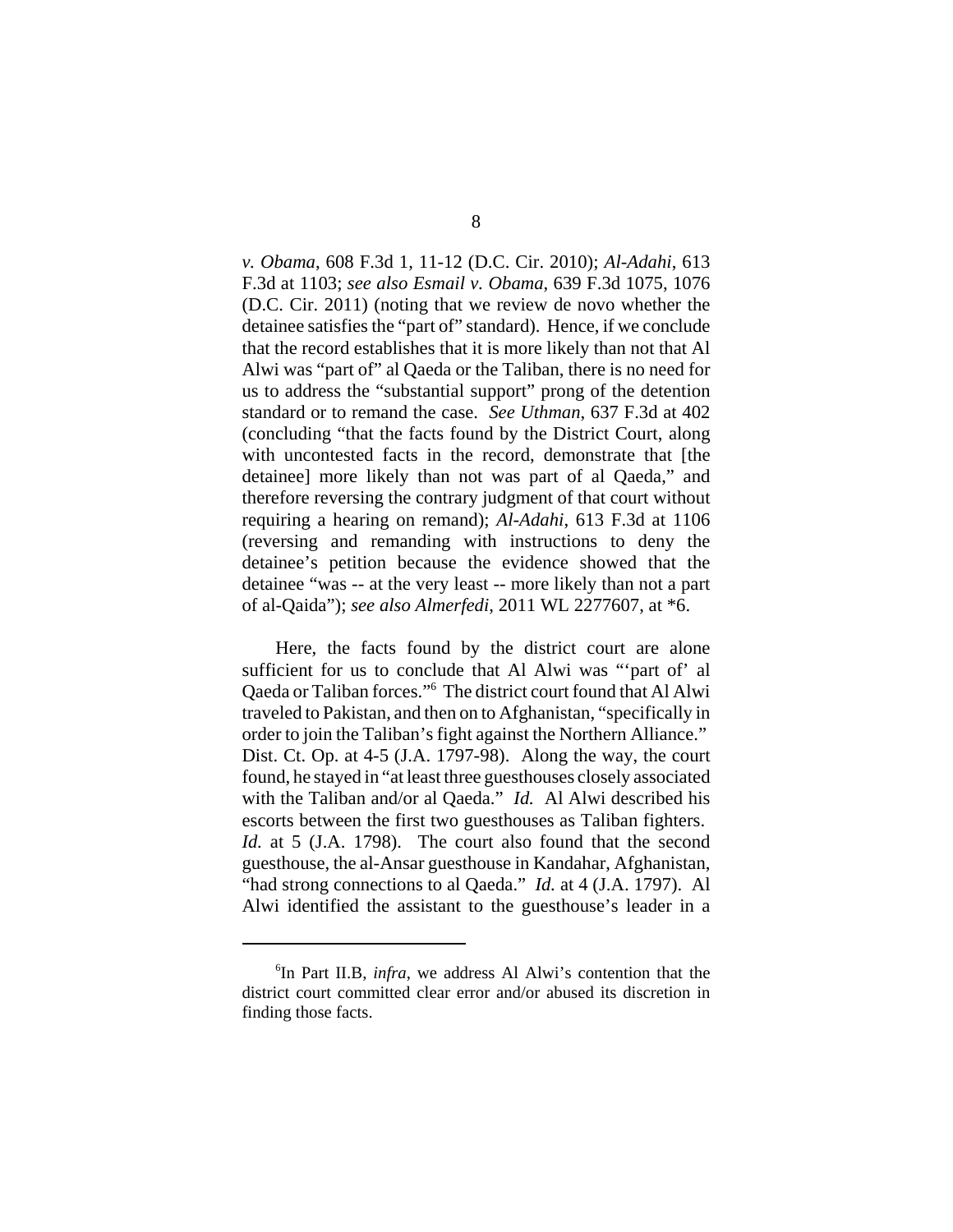photograph with Osama Bin Laden. *Id.* Upon arrival at the Kandahar guesthouse, Al Alwi turned over his passport and money. Al Alwi then stayed in the Kandahar guesthouse for six weeks. When he left, he retrieved his money but did not retrieve his passport, a practice followed by other al Qaeda and Taliban recruits. *Id.* at 4-5 (J.A. 1797-98).

The court further found that, after Al Alwi left the third, Taliban-linked guesthouse in Kabul, he traveled in a Taliban vehicle to a "Taliban-related" training camp known as the Khalid Center. Dist. Ct. Op. at 6, 8 (J.A. 1799, 1801). There, he received at least one day's training on a rocket-propelled grenade launcher (RPG), fired an RPG, and received a Kalashnikov rifle, ammunition magazines, and grenades. *Id.* at 6 (J.A. 1799). He then joined a combat unit, the Omar Sayef Group, that fought the Northern Alliance and related forces on two fronts. *Id.* at 6-7 (J.A. 1799-1800). While with that unit, Al Alwi fought under the leadership of an Iraqi named Abd al-Hadi, a high-level al Qaeda member responsible for commanding Arab and Taliban troops in Kabul. *Id.* at 8 (J.A. 1801). The court found that Al Alwi was assigned to a "middle line" or secondary (defensive) position at a front north of Kabul, where he remained for five to six months, during which time "he was subject to several artillery attacks and saw other fighters die." *Id.* at 6-7 (J.A. 1799-1800). Upon orders from the head of the unit, he then moved to a second front in the far north of Afghanistan, near the Tajikistan border, for the "express purpose of repelling enemy forces." *Id*. at 7-8 (J.A. 1800-01). There, he spent another three to five months, during which time the fighters he was with exchanged fire with Tajiks. *Id.* at 7 (J.A. 1800).

Finally, the court found that Al Alwi was with Taliban forces that were attacked by United States warplanes after September 11, 2001, "and stayed with his Taliban unit for a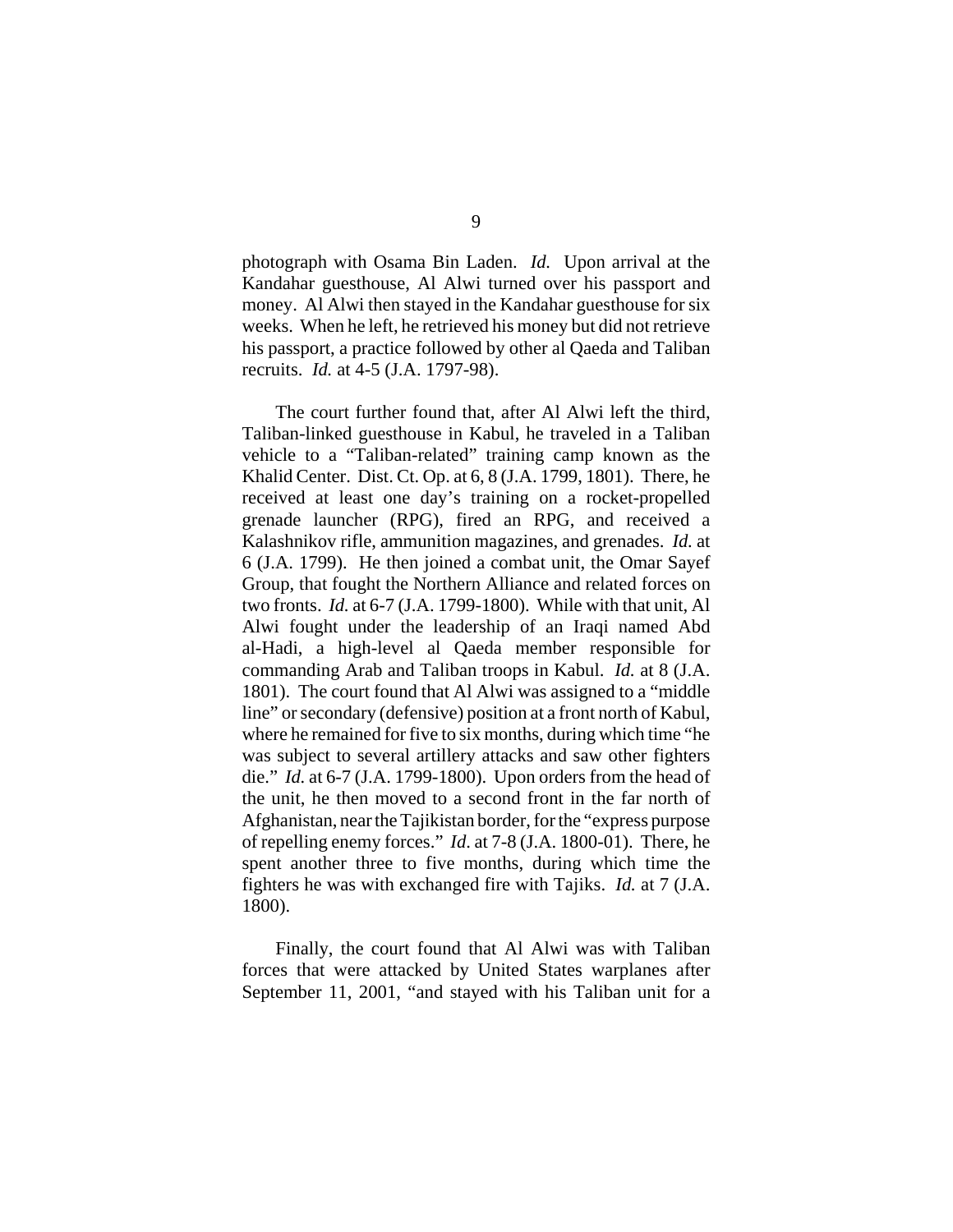period of time thereafter." Dist. Ct. Op. at 9 (J.A. 1802). "[M]ost of the people with whom [he] served in northern Afghanistan were killed by U.S. bombs following the commencement of Operation Enduring Freedom," and he saw two or three American bombing operations before he moved south to Kabul and later to Khowst with others in his fighting unit. *Id*. It was only in Khowst that he returned his weapons, before fleeing Afghanistan for Pakistan, where he was captured and turned over to U.S. authorities. *Id.*

Taking all of these findings together, the district court concluded that "it is more probable than not that petitioner was supporting the Taliban and al Qaeda." Dist. Ct. Op. at 9-10 (J.A. 1802-03). Although the court did not expressly say whether Al Alwi was also "part of" the Taliban, it did repeatedly describe him as serving with "his Taliban unit." *Id.* at 9 (J.A. 1802); *Al Alwi v. Bush*, 593 F. Supp. 2d at 28. In any event, it is plain to us that the foregoing facts, taken together (and if not clearly erroneous), are sufficient to establish that Al Alwi more likely than not was "part of" the Taliban or al Qaeda -- a point the petitioner does not seriously dispute.7 *See Al-Madhwani v.*

<sup>&</sup>lt;sup>7</sup>Al Alwi does maintain that the district court failed to make the findings necessary to sustain a second part of the detention standard, noting that the government must show not only that he was part of Taliban or al Qaeda or associated forces, but also that those forces "'*are* engaged in hostilities against the United States or its coalition partners.'" Pet'r Br. 48 (quoting *Al-Bihani*, 590 F.3d at 872 (emphasis added)); *see Awad*, 608 F.3d at 11. Although he acknowledges this court's ruling in *Al-Bihani* that the United States is still engaged in hostilities with the Taliban and al Qaeda, 590 F.3d at 874-75, Al Alwi contends that (at most) he fought with an associated force, and that to detain him the government must show that this force (and not just the Taliban or al Qaeda) was still engaged in hostilities against the United States at the time of his habeas hearing. This argument has two flaws. First, Al Alwi did not raise it in the district court; his only argument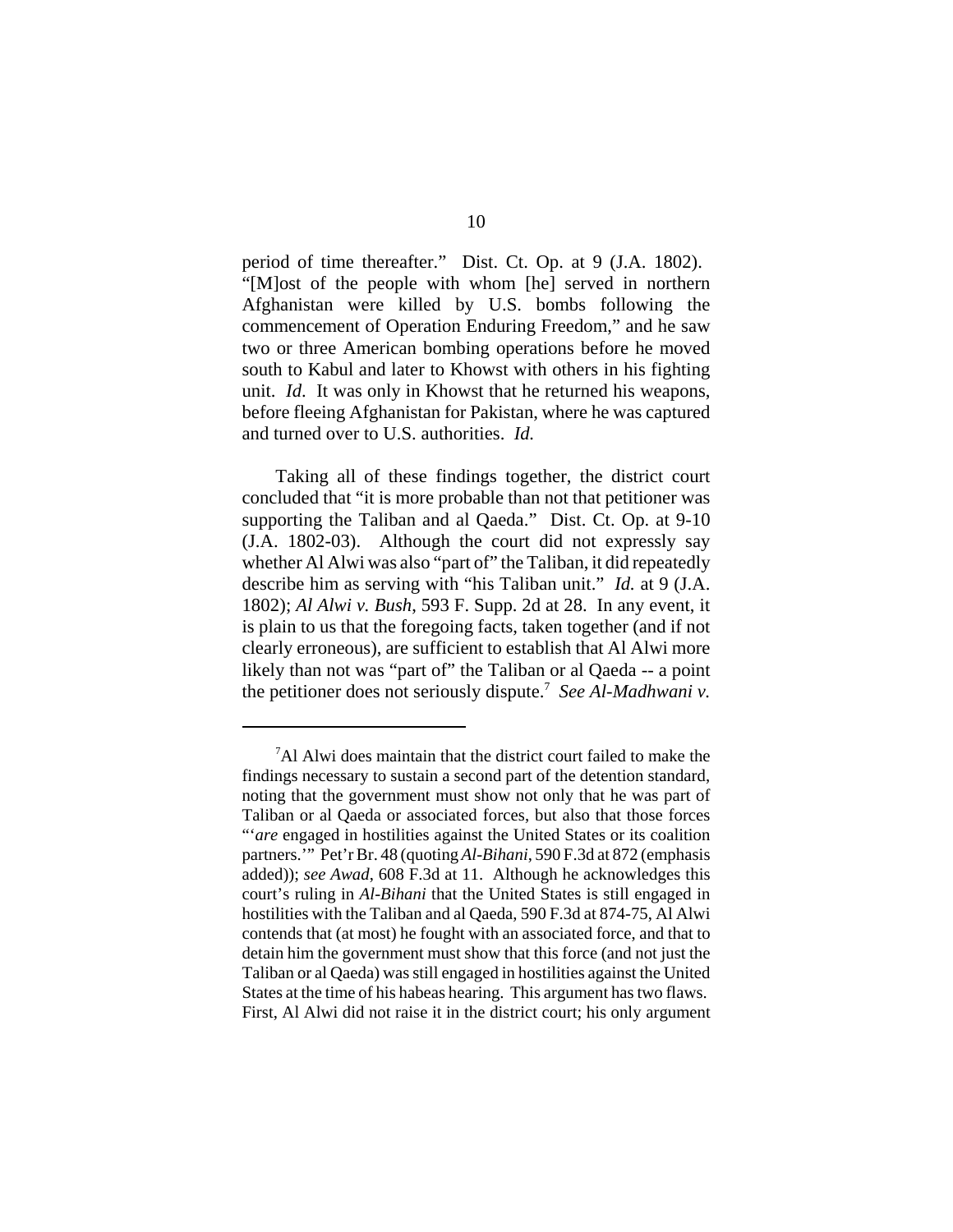*Obama*, No. 10-5172, 2011 WL 2083932, at \*4 (D.C. Cir. May 27, 2011) (stating that "'carrying a brigade-issued weapon' is evidence that in combination with other factors may 'strongly suggest' affiliation with enemy forces" (quoting *Al-Bihani*, 590 F.3d at 872-73)); *Esmail*, 639 F.3d at 1076 (holding that "training at . . . al Qaeda training camps is compelling evidence that the trainee was part of al Qaeda"); *Al Odah*, 611 F.3d at 16 (holding that, inter alia, training at a Taliban-run camp on an AK-47 rifle, and receiving and carrying an AK-47 for days during which time petitioner and his fellows were attacked by U.S. warplanes, support the conclusion that he was "'part of' the Taliban and al Qaeda forces"); *Al-Bihani*, 590 F.3d at 872 (holding that, inter alia, accompanying a fighting unit on the battlefield, carrying a weapon issued by the unit, and retreating under unit orders "strongly suggest . . . that [the detainee] was part of" the unit); *see also Al-Madhwani*, 2011 WL 2083932, at \*3 (finding that the practice of leaving one's passport and valuables "'was standard al Qaeda and Taliban operating procedure[] when checking into an al Qaeda guesthouse in Afghanistan'" (quoting *Uthman*, 637 F.3d at 406) (internal quotation marks omitted)); *Al Odah*, 611 F.3d at 15 (noting that relinquishing a passport and belongings "was standard al Qaeda and Taliban operating procedure[]"); *Al-Adahi*, 613 F.3d at 1108 (concluding that "an individual's attendance at an al-Qaida

there, *see* Pet'r Mot. for Reconsideration at 1 (J.A. 362), was one that was rejected in *Al-Bihani* -- that the hostilities in Afghanistan have ceased. *See Nat'l Fed'n of Fed. Employees v. Greenberg*, 983 F.2d 286, 288 (D.C. Cir. 1993) ("[C]laims neither raised nor addressed below usually may not be heard on appeal."). Second, as we hold in the text, the district court's findings are sufficient to establish that Al Alwi was "part of the Taliban or al Qaeda," not merely part of a separate, "associated" force. Accordingly, even if it were not waived, the argument would have no application to Al Alwi's case.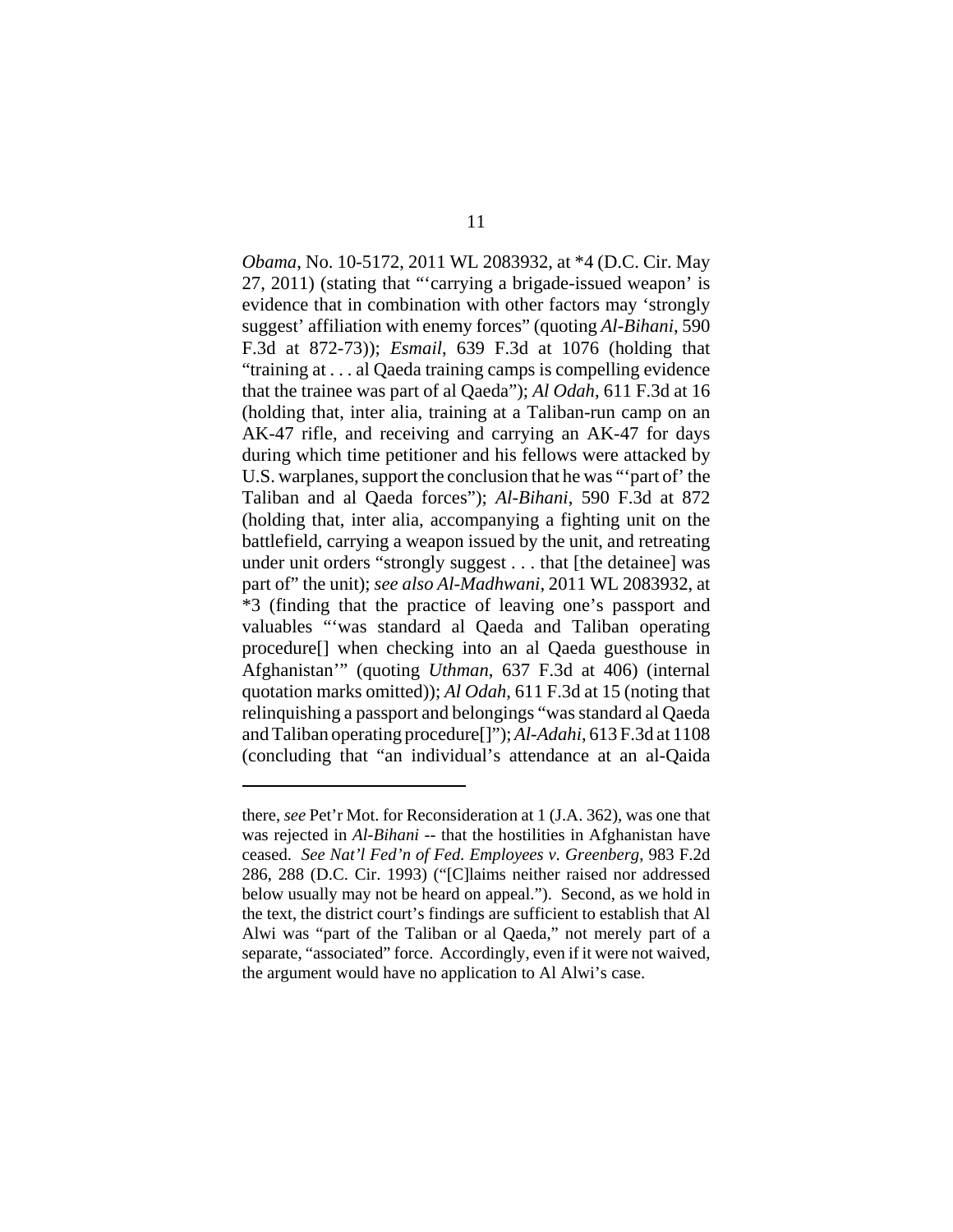guesthouse" was powerful evidence that "the individual was part of al-Qaida" (quoting *Al-Bihani*, 590 F.3d at 873 n.2)).

B

Al Alwi contends that, even if the district court's fact-findings are sufficient to satisfy the appropriate detention standard, the court's judgment should nonetheless be vacated because those findings erroneously rested on statements by Al Alwi that were insufficiently corroborated. In support of this proposition, he cites the "corroboration rule," applicable in federal criminal trials, which provides that a conviction may not rest solely on "the uncorroborated admission or confession of the accused." *Wong Sun v. United States*, 371 U.S. 471, 488-89 (1963); *see Smith v. United States*, 348 U.S. 147, 152-53 (1954); *United States v. Dickerson*, 163 F.3d 639, 641 (D.C. Cir. 1999).

This court has expressed some skepticism as to whether "the Supreme Court would today" apply the corroboration rule, even in the criminal context. *Dickerson*, 163 F.3d at 641 n.2. Be that as it may, the district court's determination here was made in a habeas proceeding, not a criminal trial, and such proceedings are not "subject to all the protections given to defendants in criminal prosecutions." *Al-Adahi*, 613 F.3d at 1111 n.6; *see Boumediene*, 553 U.S. at 783; *Al-Bihani*, 590 F.3d at 876. Rather, what "[t]he habeas court must have" is "sufficient authority to conduct a meaningful review of both the cause for detention and the Executive's power to detain." *Boumediene*, 553 U.S. at 783. The corroboration rule is a "common law" rule, with neither constitutional nor statutory bases, *Dickerson*, 163 F.3d at 641; *see Smith*, 348 U.S. at 153, and we have not previously regarded corroboration as a requirement of a meaningful habeas proceeding. To the contrary, we have recently upheld a detainee's detention based on "evidence [that] consist[ed] almost entirely of [the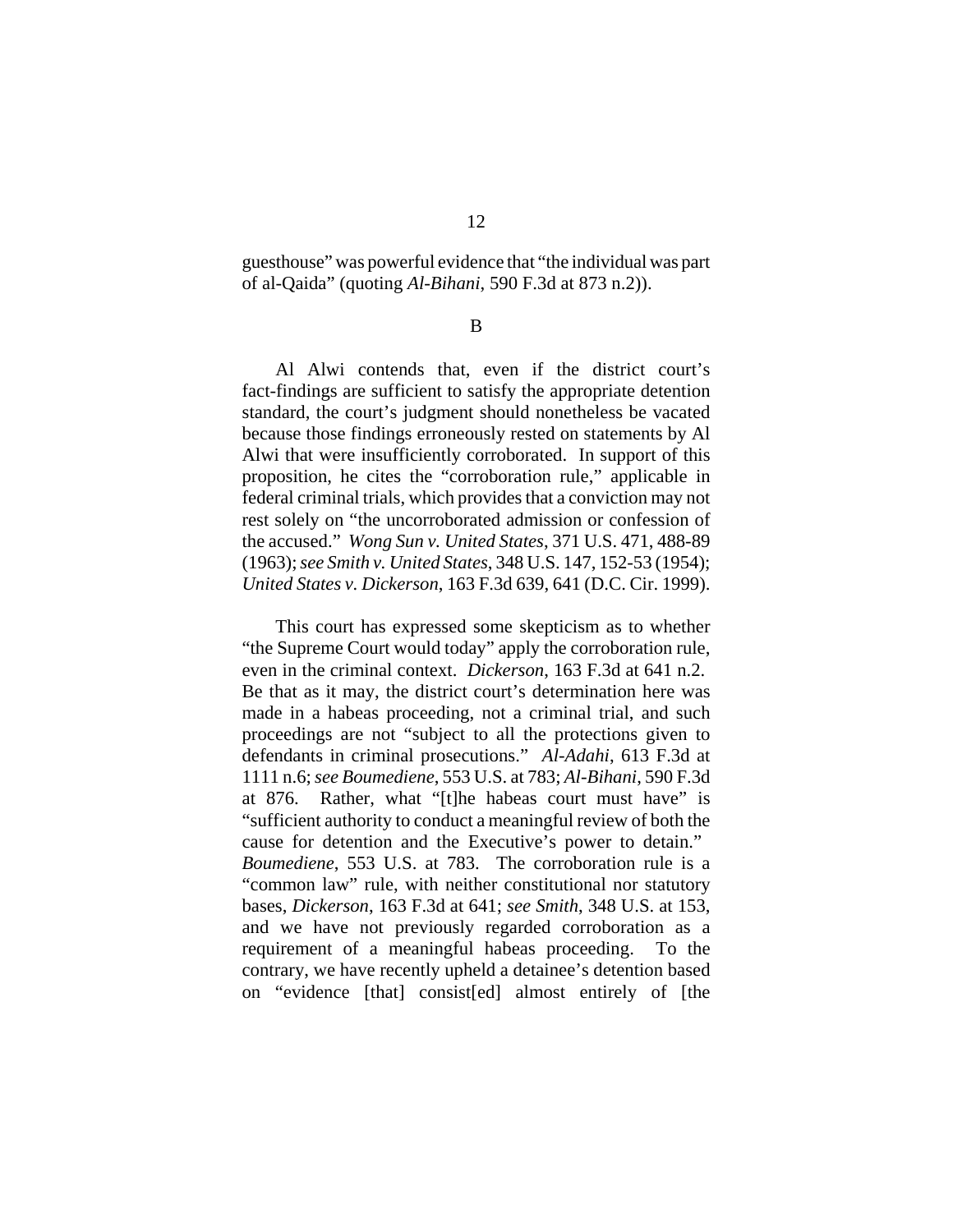detainee's] own testimony." *Al-Madhwani*, 2011 WL 2083932, at \*3; *see also Al-Bihani*, 590 F.3d at 870 (upholding detention where the evidence was "primarily drawn from [the detainee's] own admissions during interrogation").

At oral argument, Al Alwi's counsel acknowledged the force of this general argument, and clarified that he was not advocating the per se application of the common law rule. Oral Arg. Tr. 11-13. Rather, he contended that the court must take the absence of corroboration into account in assessing the reliability of the petitioner's out-of-court statements. *Id*. at 13. We agree with this contention because it is in line with our own precedents, which have explained that "the question a habeas court must ask when presented with hearsay is not whether it is admissible[,] . . . but what probative weight to ascribe to whatever indicia of reliability it exhibits." *Al-Bihani*, 590 F.3d at 879. The question whether evidence is sufficiently reliable to credit is one we review for clear error. *See Barhoumi*, 609 F.3d at 424; *Awad*, 608 F.3d at 8. *But cf. Al Odah*, 611 F.3d at 13-14 (concluding that a district court's decision that certain hearsay evidence was reliable "was no abuse of discretion").

In this case, the district court did evaluate the reliability of Al Alwi's statements before accepting them. The court noted that its duty was to "assess whether petitioner's interrogation reports are 'sufficiently reliable and sufficiently probative to demonstrate the truth of the asserted proposition with the requisite degree of certainty.'" Dist. Ct. Op. at 2 (J.A. 1795) (quoting *Parhat v. Gates*, 532 F.3d 834, 847 (D.C. Cir. 2008)). It then gave several reasons for finding the statements reliable. The court found that, from the time his "fear of retribution dissipated," Al Alwi "consistently reported the essential details of [his] story . . . over the course of multiple interrogation sessions." *Id.* at 3 (J.A. 1796). Although Al Alwi "made generalized allegations that he was subject to" harsh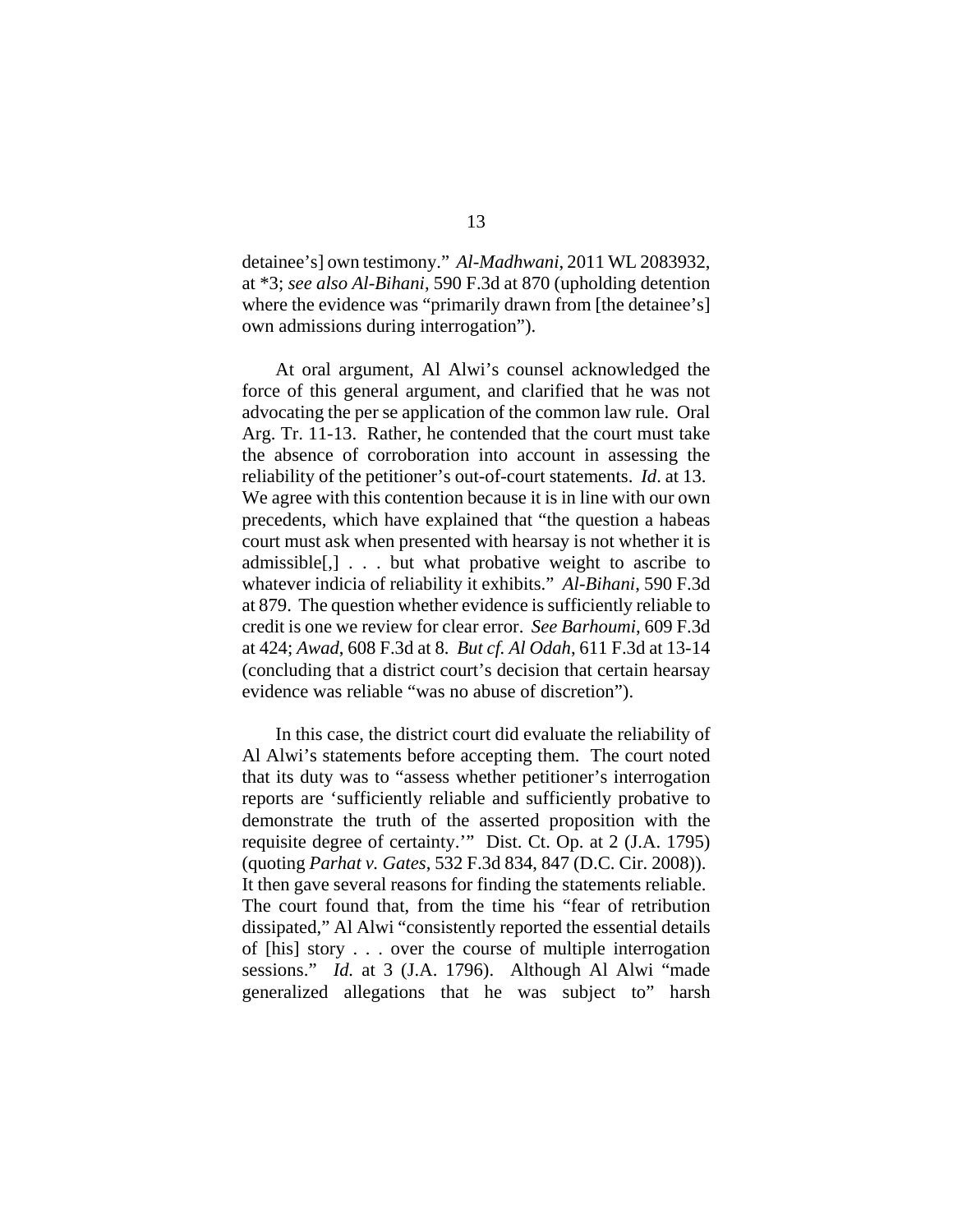interrogation tactics, he did "*not* contend that he gave false answers during any particular interrogation session with U.S. officials as a result of these alleged tactics." *Id*. Indeed, although Al Alwi "disagree[d] with many of the inferences the Government draws from the reports, . . . [he] d[id] not deny the majority of the principal facts" upon which the court relied. *Id.*

We find neither clear error nor abuse of discretion in the district court's determination that Al Alwi's statements were reliable. In addition to the consistency of Al Alwi's repeated statements, we note, as the court stressed, that Al Alwi did not deny -- either at the hearing or in his pre-hearing filings -- that "the majority of the principal facts" in his interrogation statements were true. Dist. Ct. Op at 3 (J.A. 1796). Moreover, at the habeas hearing, his attorney expressly conceded or did not disavow several of those facts. *See, e.g.*, Hr'g Tr. 10 (Dec. 16, 2008) (J.A. 1457) (conceding that Al Alwi traveled to Afghanistan to fight against the opponents of the Taliban in the Afghan civil war); Amended Traverse at 4 (J.A. 940) (same); Hr'g Tr. 75-78 (Dec. 16, 2008) (J.A. 1608-11) (stating that Al Alwi "doesn't disavow the Omar Sayef Group part of the narrative"); *id.* at 111-12 (J.A.1644-45) (stating that "I don't think he denies that he was issued" a Kalashnikov rifle, four magazines, and two grenades). As we have said before, a detainee's decision to "not contest the truth of the majority of his admissions upon which the district court relied . . . enhanc[es] the reliability of those reports." *Al-Bihani*, 590 F.3d at 880; *see Esmail*, 639 F.3d at 1077 (affirming detention based on the petitioner's concessions and the district court's rejection of his exculpatory explanations).

Finally, we note that, although the district court did largely rely on Al Alwi's own statements to establish underlying facts, it also relied on government evidence to support important inferences from those facts. For example, while Al Alwi stated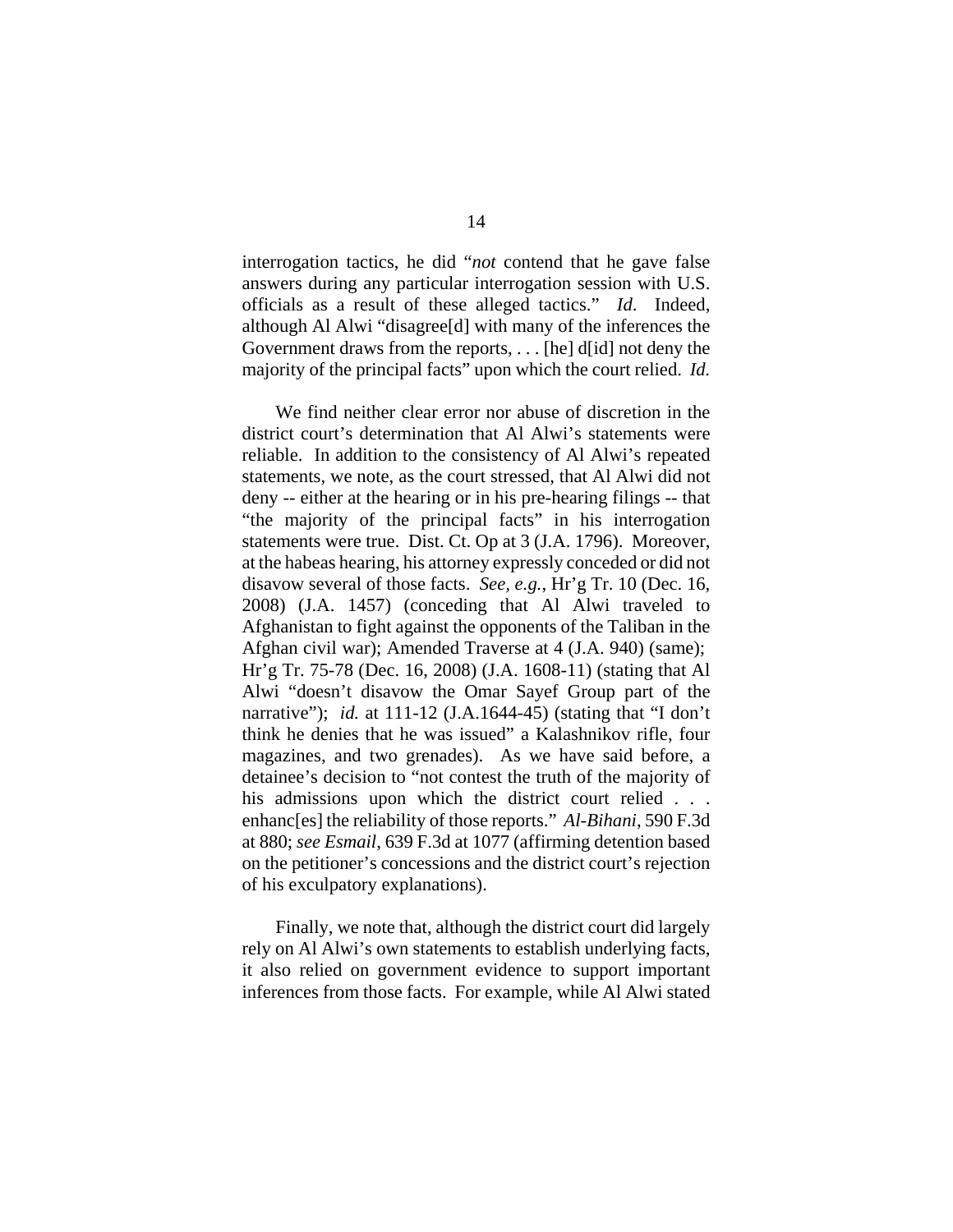that he stayed in a particular Kandahar guesthouse for approximately six weeks, it was a government expert's declaration that identified that guesthouse as having strong connections to al Qaeda. Dist. Ct. Op. at 4 (J.A. 1797). That inference, in turn, was "reinforced by petitioner's [statement that] he recognized the assistant to the guesthouse's leader ... in a photograph with Usama Bin Laden." *Id*. Similarly, while Al Alwi admitted that he turned over his passport to the guesthouse's leader and never retrieved it, it was another expert declaration that identified this conduct as consistent with common practice by Taliban and al Qaeda recruits. *Id.* at 5 (J.A. 1798).

For the foregoing reasons, we reject Al Alwi's contention that the district court's findings of fact are clearly erroneous. And because, as explained in Part II.A, those findings are enough to establish that Al Alwi was "part of the Taliban or al Qaeda," we reject the petitioner's contention that the record before the district court was insufficient to establish the lawfulness of his detention.

### III

In addition to his challenge to the district court's substantive determinations, Al Alwi contends that the court committed procedural errors that deprived him of the "meaningful opportunity to demonstrate that he is being held" unlawfully that *Boumediene* requires. 553 U.S. at 779. We review the challenged decisions -- the court's denial of Al Alwi's request for a continuance and its treatment of his discovery requests - for abuse of discretion. *See United States v. Celis*, 608 F.3d 818, 839 (D.C. Cir. 2010) (denial of a continuance); *Al Odah v. United States*, 559 F.3d 539, 544 (D.C. Cir. 2009) (denial of discovery).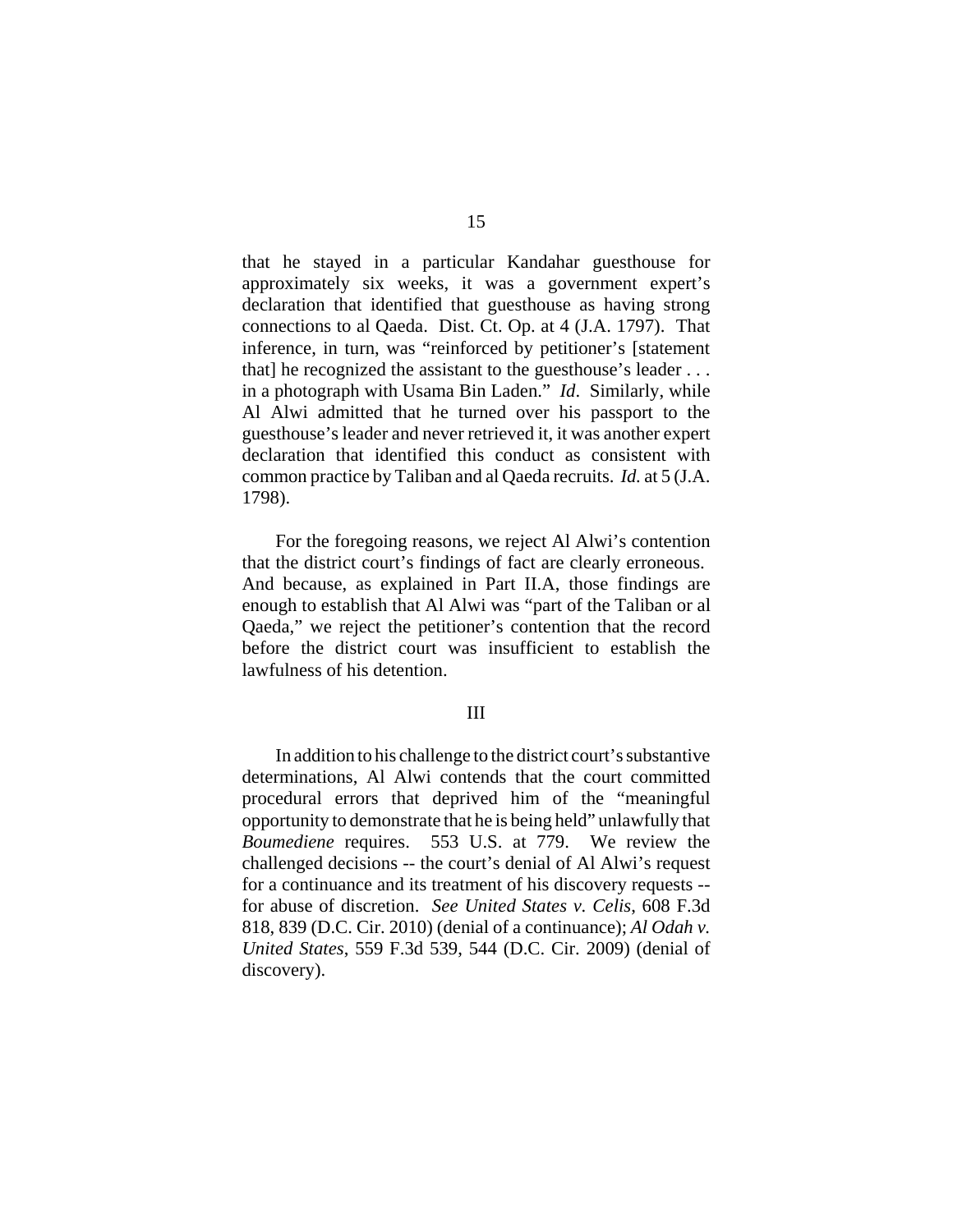Al Alwi contends that the district court abused its discretion in denying his request for a thirty-day continuance of the deadline for filing his traverse.<sup>8</sup> When the court began considering Al Alwi's habeas petition in the summer of 2008, it set an ambitious schedule for the proceedings. Citing *Boumediene*'s call for expedition in holding detainee habeas proceedings, *see* 553 U.S. at 795, the district court stated its intention to hear Al Alwi's case before the end of the year. Status Conf. Tr. 11-12 (July 10, 2008) (J.A. 125P-125Q). On July 31, 2008, the court ordered the government to file its factual return by September 23, 2008. *See supra* note 8. The government subsequently sought and received a thirty-day continuance, finally filing the return on October 22, 2008. The court then ordered that discovery be completed by December 1, 2008, and that Al Alwi file his traverse by December 4, 2008. The habeas hearing was set for December 16.

 Al Alwi's counsel had scheduled a meeting to go over the government's factual return with Al Alwi during the week of October 6, 2008, in Guantanamo. After the court granted the government a continuance to file the return by October 22, counsel scheduled additional meetings for November 14 and 15. When the attorneys arrived, Al Alwi informed them that he had begun a hunger strike. Although he was able to meet with the lawyers the first day, he was unable to continue on the second. When counsel returned from Guantanamo, they requested a

A

<sup>8</sup> Under the district court's Case Management Order, "[t]he Government was required to submit a return stating the factual and legal bases for detaining th[e] prisoner, who was then required to file a traverse stating the relevant facts in support of his petition and a rebuttal of the Government's legal justification for his detention." *Bensayah*, 610 F.3d at 721.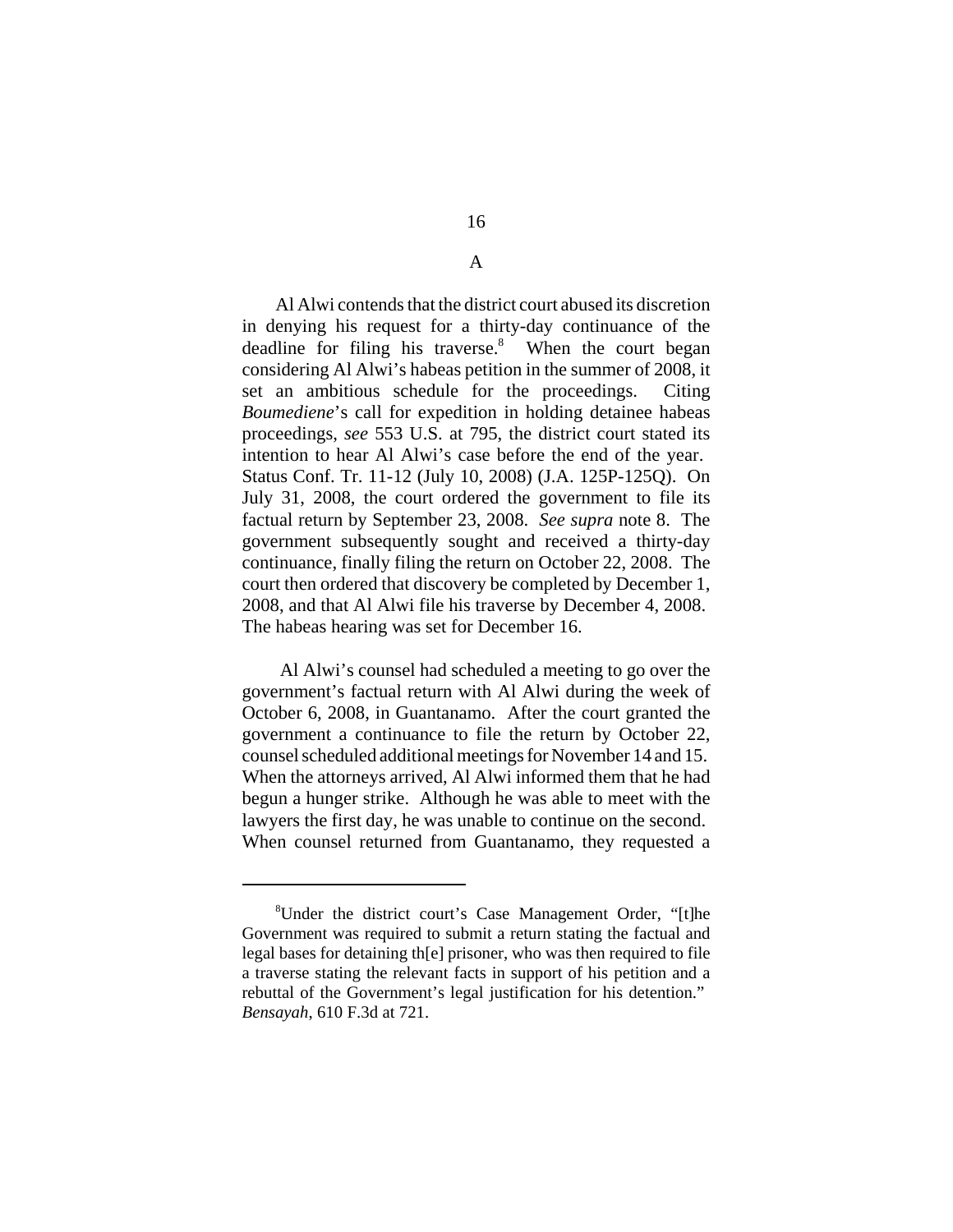thirty-day continuance of the deadline for filing the traverse. They explained that they had not had sufficient opportunity to discuss the government's allegations due to Al Alwi's inability to meet on November 15, *see* Pet'r Unopposed Mot. for Extension of Time at 5 (J.A. 796), and that they had begun making arrangements to meet with him instead on the next available date, December 5, *see id.* at 6 (J.A. 797).

Although the government did not oppose counsel's request for a continuance, the district court nonetheless denied it, stating, in part, that Al Alwi was the "author of his own delay" because he had chosen to go on the hunger strike that left him unable to meet on November 15. Status Hr'g Tr. 9 (Dec. 1, 2008) (J.A. 846). The district court did, however, indicate that counsel could seek leave to amend the traverse if new information came to light in the later meetings with Al Alwi that by then had been scheduled for December 5 and 6. *Id.*

Al Alwi contends that the denial of his motion for a continuance was an abuse of discretion. He points out that the "requested delay was trivial," that he "had not sought other continuances," and that "on the contrary, [he] had consistently pressed forward." Pet'r Br. 31. He also notes that the court had granted the government a continuance to prepare its own return, and that the government did not object to the grant of a similar continuance for his traverse. Under these circumstances, we agree with Al Alwi that the denial of the thirty-day continuance is hard to understand. There was certainly no magic in the court's self-imposed deadline of hearing the case before December 31, 2008. In *Boumediene*, the Supreme Court declared that "the detainees . . . are entitled to a prompt habeas corpus hearing." 553 U.S. at 795. This was indeed a call to act, but it was not a call to act in haste.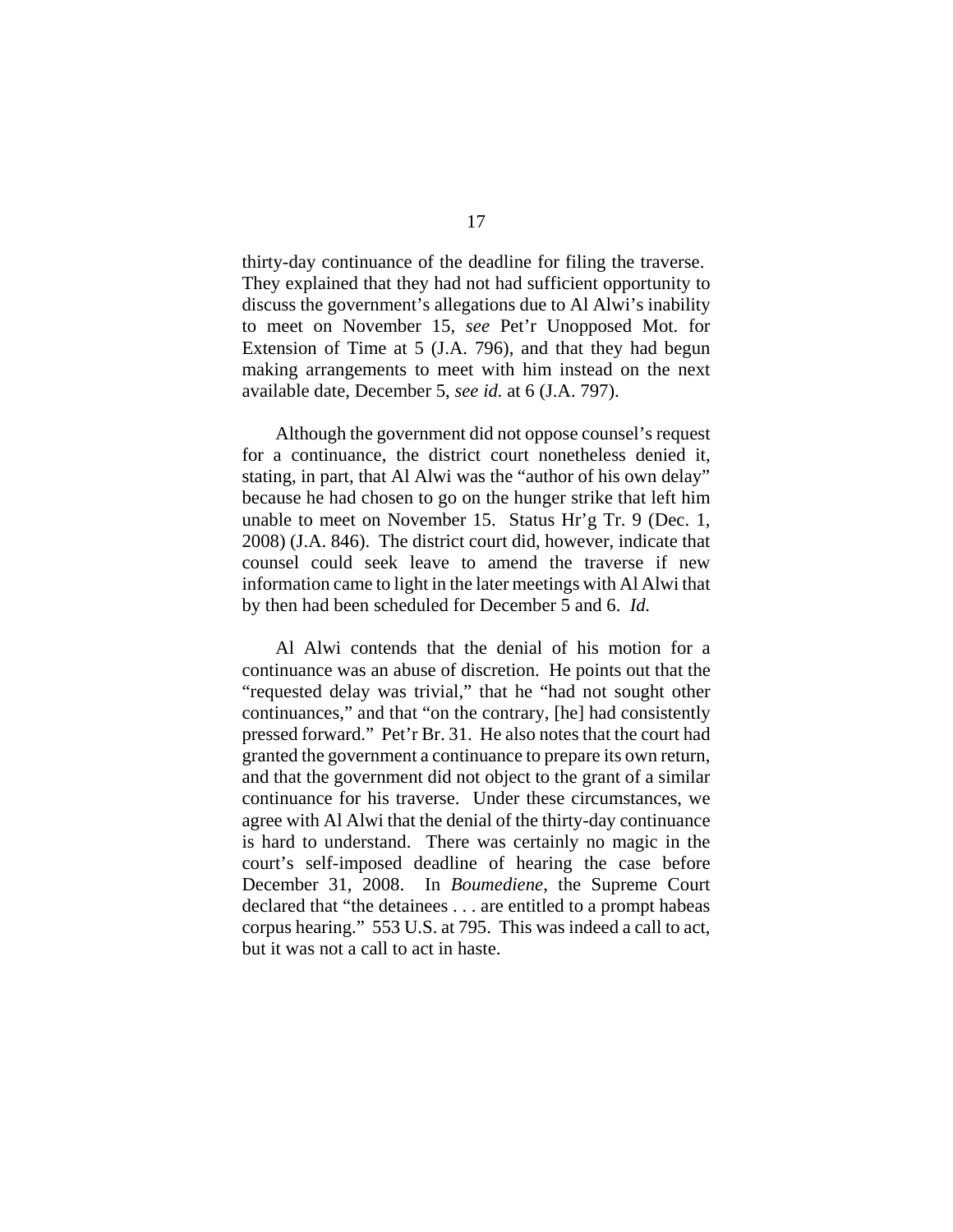Nonetheless, we cannot disturb the district court's judgment unless the petitioner shows "that actual prejudice resulted from the denial" of the requested continuance. *Celis*, 608 F.3d at 839 (citing *United States v. Kelley*, 36 F.3d 1118 (D.C. Cir. 1994)). Al Alwi attempts to meet this burden by arguing that the denial deprived him of adequate time to review the allegations in the government's factual return and undermined his ability to develop an effective attorney-client relationship. We conclude that Al Alwi has failed to demonstrate actual prejudice.

1. First, we agree with the government that, although the court denied Al Alwi's request for a continuance before filing a traverse, it effectively provided the same relief by granting his attorneys leave to file an amended traverse after they subsequently met with their client. As noted above, counsel's request had explained that they lacked sufficient opportunity to discuss the government's allegations due to Al Alwi's inability to meet on November 15, and they sought a thirty-day continuance so that they could instead meet with him on the next available date, December 5. *See* Pet'r Unopposed Mot. for Extension of Time at 5-6 (J.A. 796-97). After the continuance was denied and the traverse filed, counsel did meet with Al Alwi on both December 5 and 6. Thereafter, on December 12, counsel filed an amended traverse, the content of which the court considered at the habeas hearing on December 16-17. It is therefore hard to conclude that the appellant was prejudiced when he essentially obtained the relief he had sought.

On appeal, Al Alwi argues that the grant of leave to file an amended traverse was not sufficient because, when the district court initially advised counsel that they could seek leave to amend, the court instructed them that any amendment to the traverse "should be narrow and limited only to what has been learned as a result of your meeting with your client in the next few days," and that it should not "launch into a new line of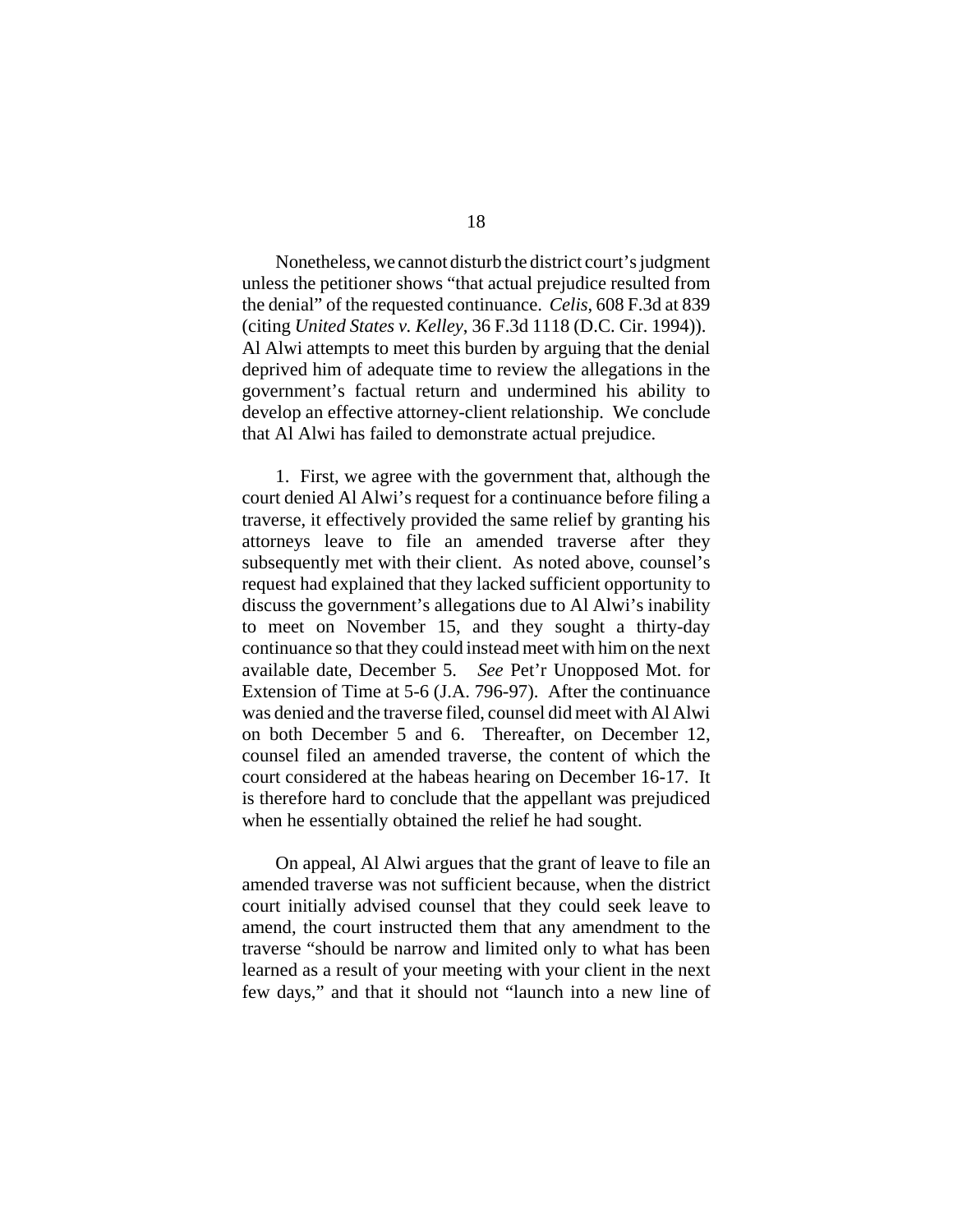defense." Reply Br. 4 (quoting Status Hr'g Tr. 6 (Dec. 1, 2008) (J.A. 843)). After the court gave that instruction, however, Al Alwi's attorney explained his concern that the instruction was too restrictive, and the court clarified that it meant only that counsel should not "be coming in with a supplement that relates to things unrelated to your discussions with him." *Id.* (J.A. 846). And after counsel met with their client in December and filed the amended traverse, they neither renewed the motion for a continuance nor expressed concern that the court's instruction had caused them to leave anything out of the amended document.

2. Second, it is not completely accurate to suggest, as Al Alwi does, that without the continuance his counsel had less than six weeks to develop an attorney-client relationship and prepare a response to the charges against him. It is true that Al Alwi's counsel did not receive the government's factual return until October 22, 2008, and did not receive an unclassified version until November 5. But the vast majority of the allegations and evidence contained in that return had already been released in connection with Al Alwi's 2007 DTA appeal, in which he was represented by the same counsel who handled his habeas hearing.

Al Alwi's counsel, from the law firm of Clifford Chance, LLP, began representing him in 2005, when they first filed his habeas petition. They were not court-appointed, but rather were retained on Al Alwi's behalf by his cousin. In June 2007, counsel filed Al Alwi's appeal under the DTA, and on August 24, 2007, they received the unclassified version of the CSRT record. *See* Status Report, July 18, 2008 (J.A. 137). That record revealed most of the factual allegations upon which the district court ultimately based its detention decision, including the allegations that Al Alwi had traveled to Afghanistan to fight with the Taliban against the Northern Alliance, stayed in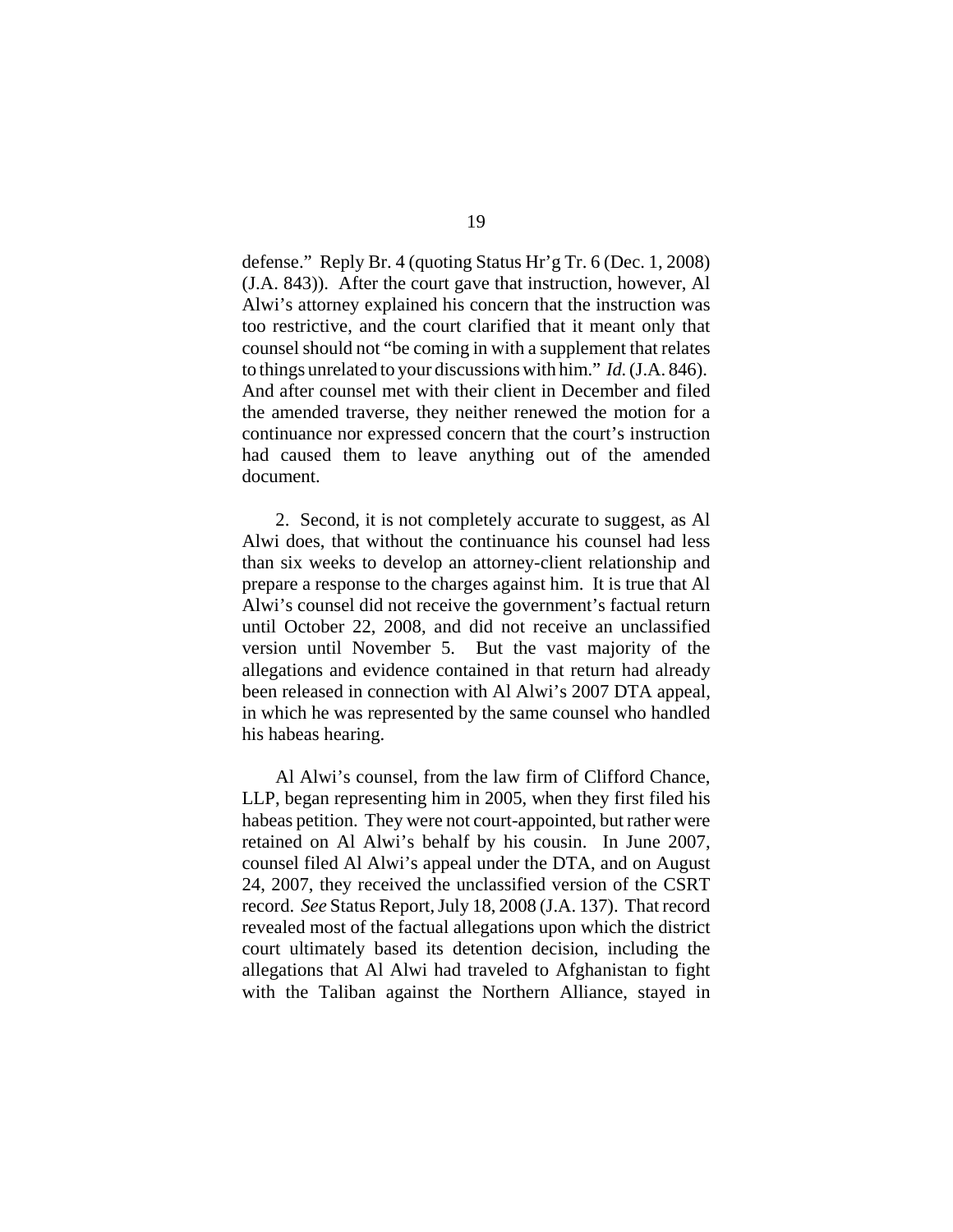specified Taliban guesthouses, trained and received weapons at the Khalid Center, and joined the Omar Sayef Center group in a middle line position in the fighting, where he witnessed "artillery attacks and saw other fighters die." Unclassified Summary of Basis for Tribunal Decision (J.A. 1069-71); Unclassified Summary of Evidence for CSRT (J.A. 1077-78). The CSRT record also disclosed that the government was principally relying on Al Alwi's own statements regarding his activities in Afghanistan. *See, e.g.*, Unclassified Summary of Basis for Tribunal Decision (J.A. 1069) (explaining that the "detainee . . . stated he traveled through Yemen to Pakistan and Afghanistan and joined the Taliban to fight against the Northern Alliance; received weapons training at the Khalid Center . . . ; stated that he was issued a weapon with ammunition and grenades while at the Khalid Center; that he was trained on the rocket-propelled grenade launcher; that he was assigned to the middle lines at the Omar Saif Center where he saw artillery attacks and other fighters die; that he fought on the front lines at Khvajeh Ghar, and that he was captured by Pakistani forces as he fled from Afghanistan to Pakistan crossing the border").

In August 2008, the government provided Al Alwi's counsel with the classified version of the CSRT materials. That record contained virtually all of the facts the district court ultimately found sufficient to justify his detention. It included several of Al Alwi's interrogation reports as well. Together, those reports provided virtually all of the content of Al Alwi's statements upon which the district court relied, including detailed accounts of: his journey to Afghanistan; his guesthouse stays; his turning over and failing to retrieve his passport at the Kandahar guesthouse; his training and arming at the Khalid Center; his military activities with the Omar Sayef Group; his belief that the group was led by al-Hadi; and his witnessing of U.S. aerial bombings while part of that combat unit. *See* CSRT Record: Criminal Investigative Task Force Report of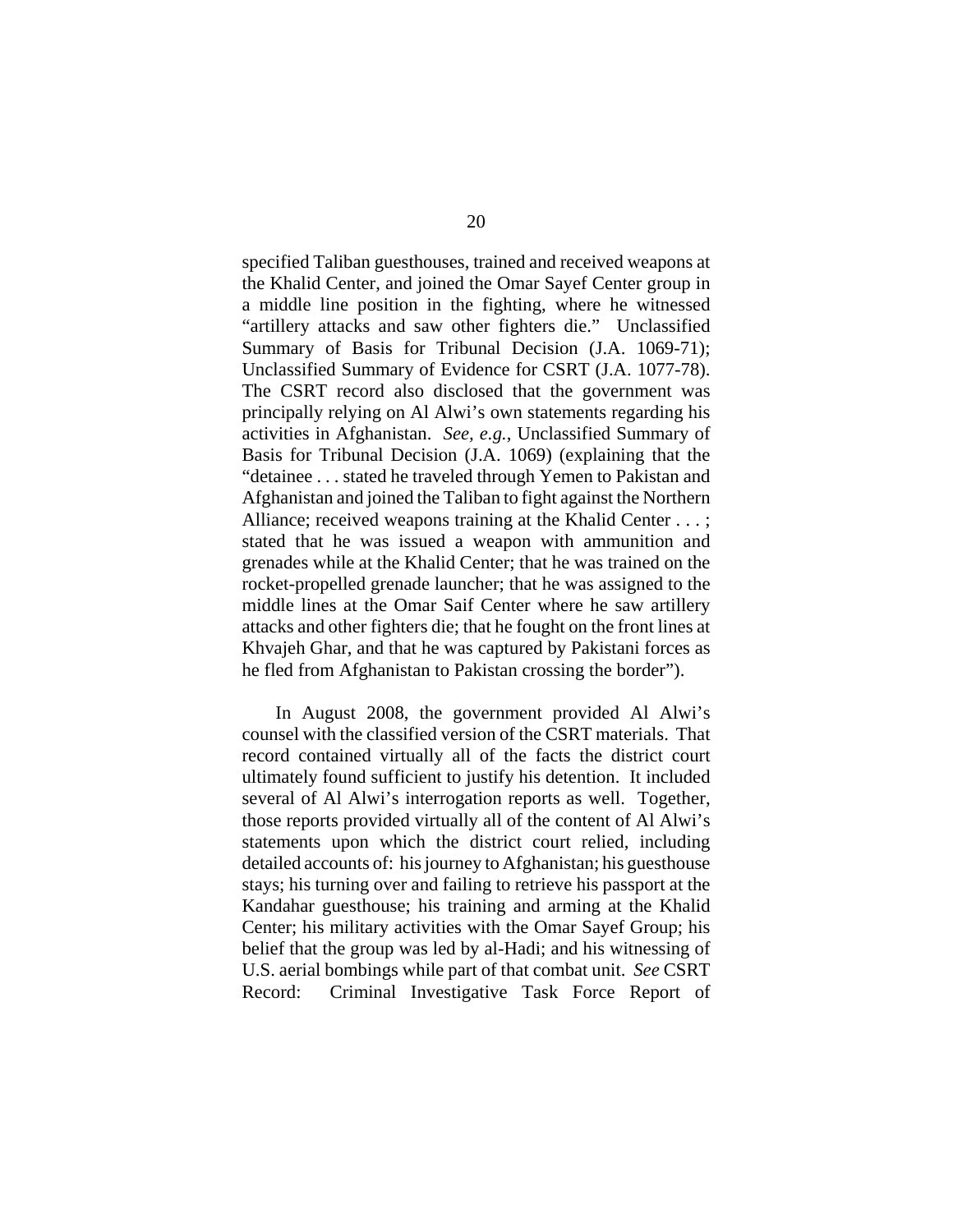Investigative Activity, Interview of Muah Hamzah Ahmed Khader Al Alwi (Apr. 14, 2003) (J.A. 1084-86); CSRT Record: Memorandum for Record, Interview of Mu'az Hamza Ahmad (Al Alwi) (May 03, 2003) (J.A. 1113-20).

A protective order permitting attorney-client communication with respect to the CSRT materials was entered in September 2007. Thus, Al Alwi's counsel had approximately fourteen months to review the core allegations disclosed in the unclassified CSRT materials before the traverse was due on December 4, 2008. Al Alwi had four meetings with his attorneys during this time: on May 19, August 11, October 6, and November 14, 2008. *See* Decl. of James M. Hosking (Dec. 5, 2008) (J.A. 1230); Pet'r Unopposed Mot. for Extension of Time at 2-3 (J.A. 793-94). And, as noted above, he had two additional attorney-client meetings after he filed the traverse - on December 5 and 6, 2008 -- which provided the basis for the amended traverse that he filed prior to his habeas hearing. *See* Decl. of Omar A. Farah (Dec. 12, 2008) (J.A. 1444).

Al Alwi correctly observes that the DTA/CSRT process was substantially more limited than habeas proceedings. The point about the CSRT materials, however, is not that they contained all that the detainee might say in response to the charges against him, but that (at least in this case) they contained virtually all of the charges the government made in the habeas proceeding. Al Alwi suggests this is not so, noting that the government's factual return in the habeas hearing ran to well over 400 pages, and arguing that the substantially shorter unclassified and classified versions of the CSRT materials therefore could not have sufficiently conveyed the government's allegations. It is true that the CSRT materials did not contain the government intelligence declarations that provided general information about al Qaeda and Taliban personnel, practices, and training camps. But those declarations did not contain accusations as to which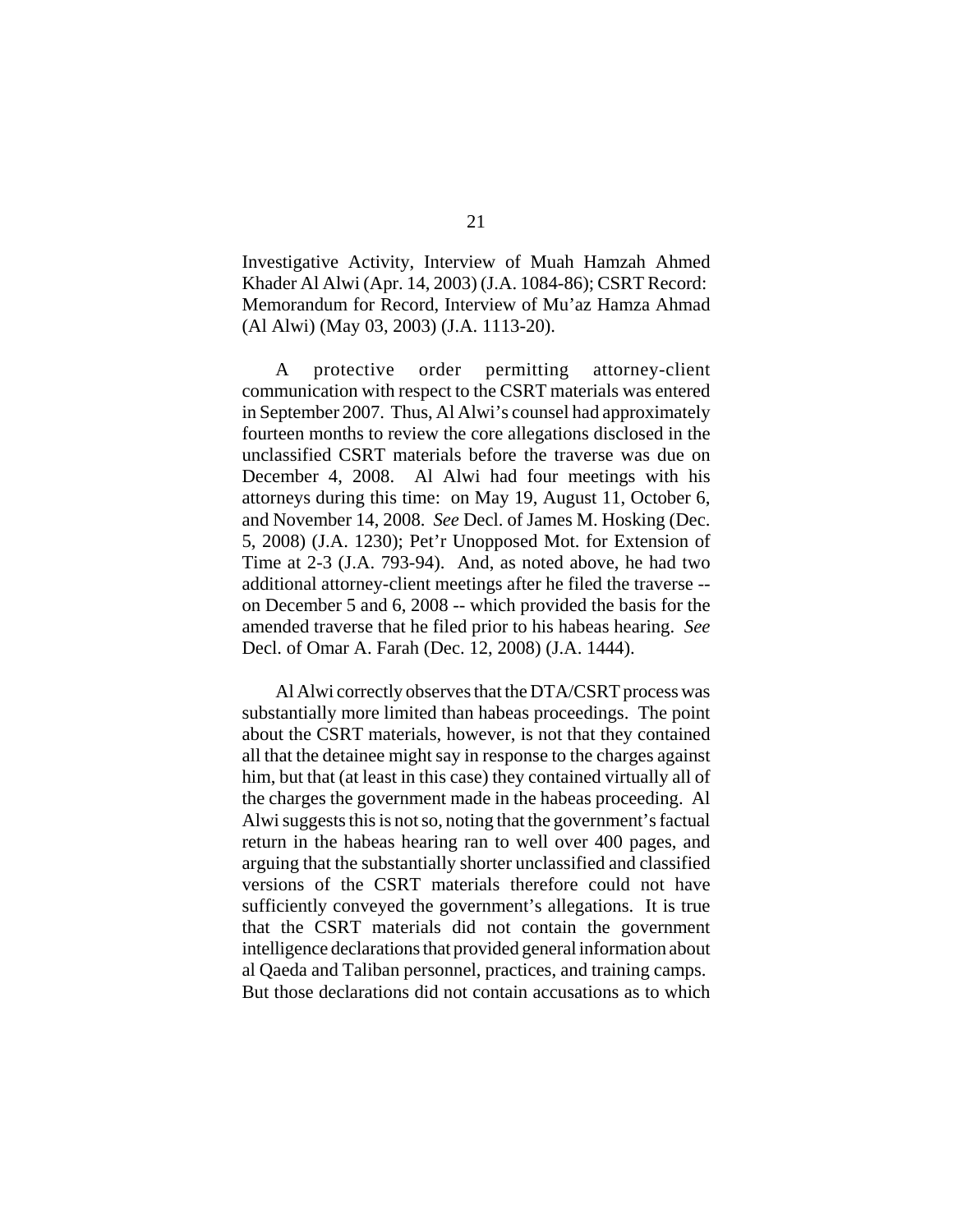counsel needed to consult Al Alwi in order to respond; rather, counsel employed their own experts to counter those declarations. *See, e.g.*, Decl. of Arthur Brown (Oct. 13 2008) (J.A. 1271). As to the remainder of the additional materials, they largely consisted of interrogation reports of other detainees, relevant only to allegations that the district court did not reach - such as Al Alwi's alleged role as one of Osama Bin Laden's bodyguards. *See, e.g.*, Gov't Factual Return Exhibit: FBI Interview Reports (J.A. 511-537); *see supra* note 3. Almost all of the allegations that the district court found sufficient to justify his detention were in the unclassified CSRT materials that Al Alwi's counsel received some fourteen months before his hearing.

3. Finally, we do not underestimate the difficulty that counsel have in developing rapport with clients detained at Guantanamo Bay. Nor do we doubt that more time spent with a client can improve case preparation.<sup>9</sup> But we must evaluate Al Alwi's claim of prejudice not in some theoretical sense, but in the context of the motion for a continuance that the district court actually denied on December 1, 2008. That motion did not mention any concern about the development of an effective attorney-client relationship. Although it did request more time for case preparation, it did not contend that substantially more time was needed -- only that thirty more days were required to successfully reschedule the attorney-client meeting that had been cut short by Al Alwi's hunger strike on November 15.

<sup>9</sup> Of course, detainee counsel must balance the need for more preparation time against their client's own interest in expedition. Indeed, Al Alwi's counsel opposed the government's request for a thirty-day continuance on the ground that "[e]very additional day that [he is] detained, and delayed in the<sup>[]</sup> opportunity to present challenges to [his] detention will only cause [him] further harm." Pet'r Opp'n to Resp't Mot. for Relief from Scheduling Order at 1 (J.A. 321).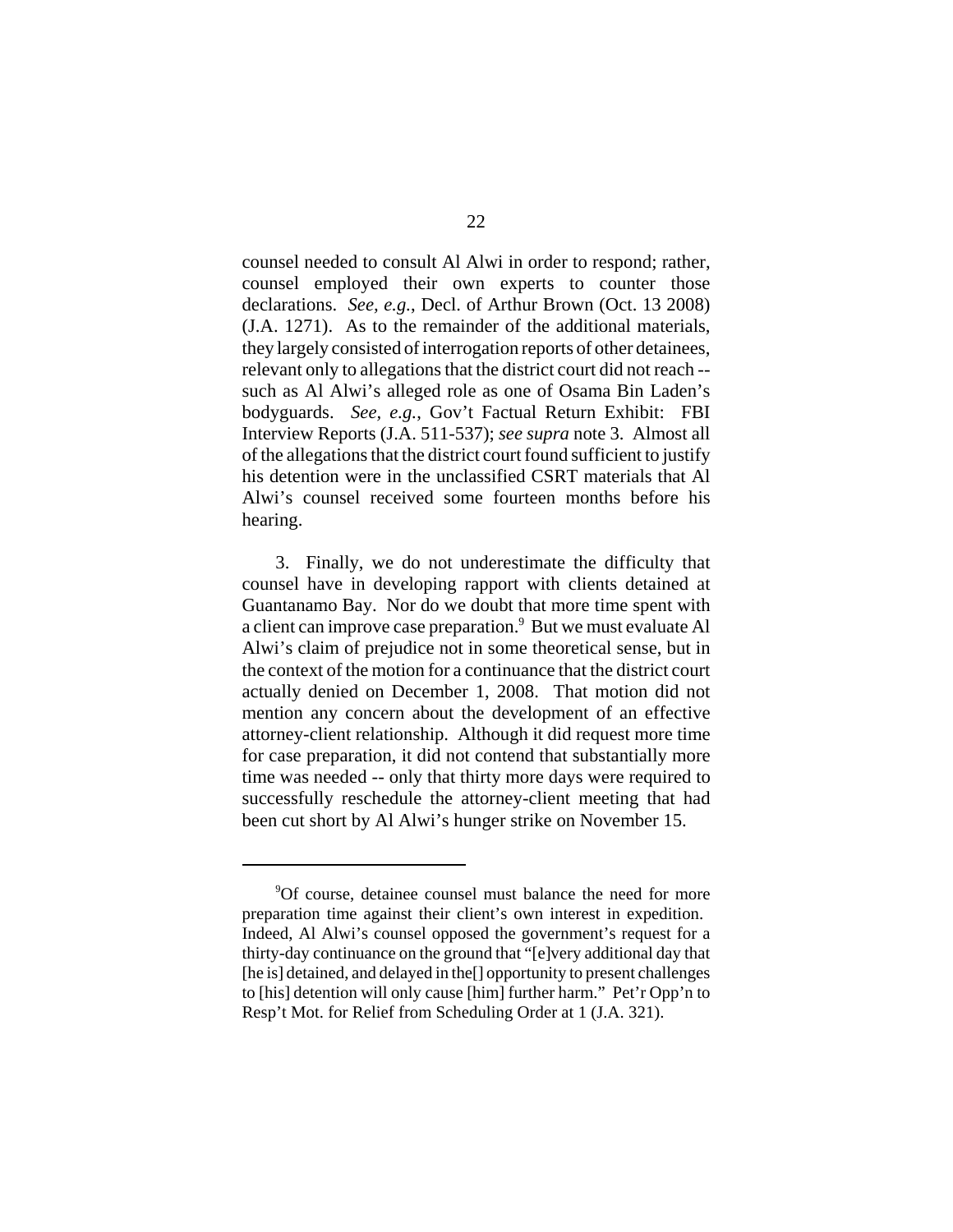Accordingly, the question before us is whether another thirty days -- not another six months or a year or longer -- would have affected the outcome of Al Alwi's habeas hearing. *Cf. United States v. Olano*, 507 U.S. 725, 734 (1993). Given the time Al Alwi's attorneys had after their receipt of the CSRT record, the district court's grant of leave to file an amended traverse, and the absence of any subsequent request for additional time or discovery, $10$  we conclude that Al Alwi has failed to show that he was prejudiced by the denial of the thirty-day continuance. Indeed, even now -- with appellate counsel who is experienced in Guantanamo litigation, speaks Arabic, and "has also had more time with Petitioner" -- Al Alwi has only "begun to furnish the 'alternative [exculpatory] narrative' that the [district] court found absent in the proceedings below." Pet'r Br. 4. Whatever difficulty this may reflect, it does not suggest that the absence of that narrative in the district court proceedings was due to the denial of the thirty-day continuance.

## B

Al Alwi's final argument is that the district court abused its discretion in its management of the discovery process.

1. Al Alwi contends, first, that "remand is required to determine whether the government produced relevant exculpatory evidence." Pet'r Br. 44. He does not argue that the government *did* fail to produce such evidence, only that it *may* have done so.

 $10$ In initially denying several of Al Alwi's requests for additional discovery, *see infra* Part III.B, the district court indicated that it would be open to renewed requests if Al Alwi's counsel developed justifications following their December meetings with him. *See* Status Hr'g Tr. 45, 76, 81 (Dec. 1, 2008) (J.A. 882, 913, 918).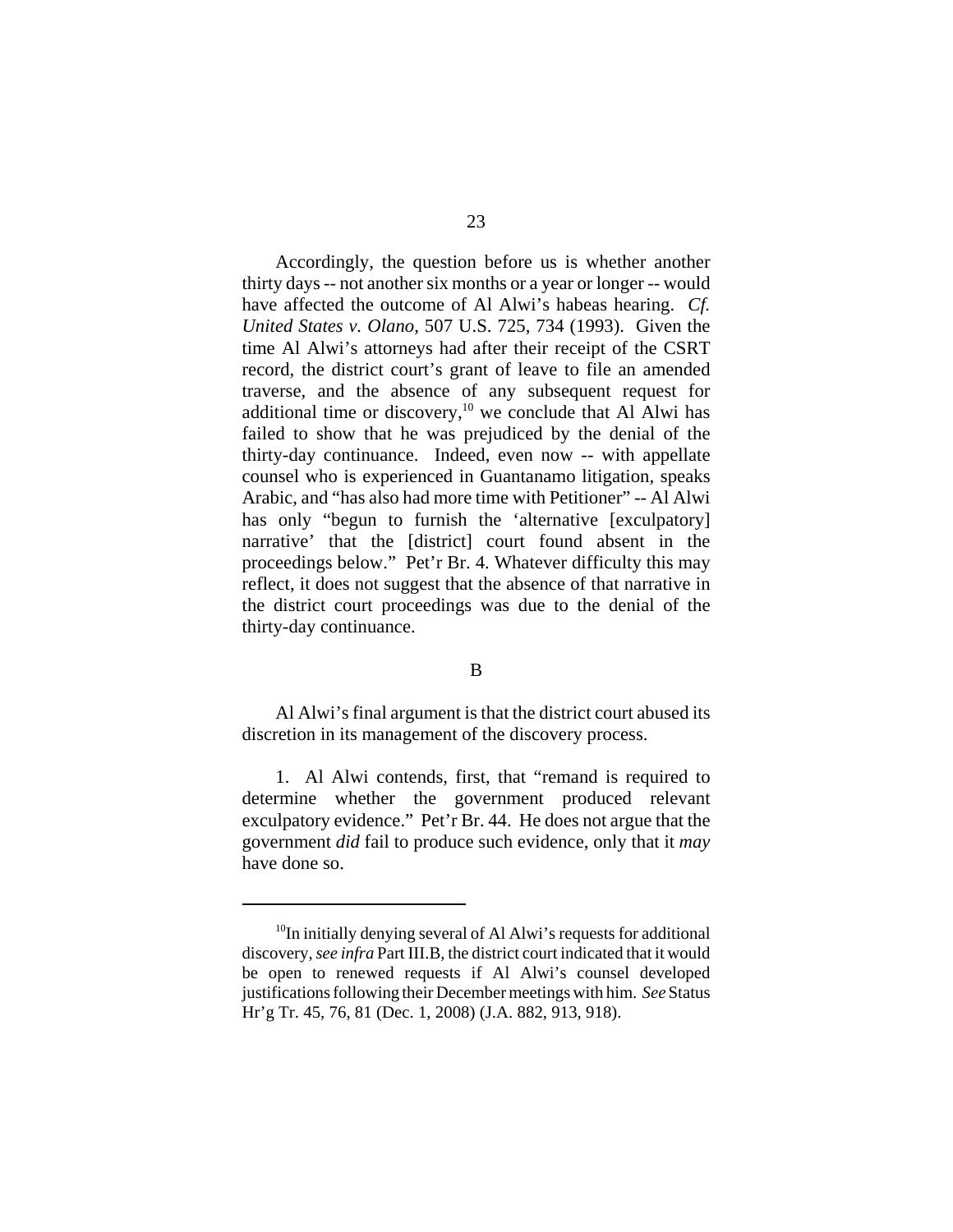The district court adopted a Case Management Order (CMO) that required the government to "provide on an ongoing basis any evidence contained in the material [it] reviewed in developing the return for the petitioner, and in preparation for the hearing for the petitioner, that tends materially to undermine the Government's theory as to the lawfulness of the petitioner's detention." CMO at 2, *Al Alwi v. Bush*, No. 05-2223 (D.D.C. Oct. 31, 2008) (J.A. 342). Al Alwi notes that, in *Bensayah v. Obama*, we subsequently interpreted the same CMO as requiring that any exculpatory "material reviewed in developing the return" must be disclosed, "even if the individual doing the filtering works for a Government agency other than the Department of Justice." 610 F.3d at 724. And he fears that the government did not comply with that understanding in this case: i.e., that it only produced exculpatory evidence that Justice Department attorneys saw in the course of preparing the government's return, but not evidence that employees of other agencies saw.

To justify his concern, Al Alwi cites what he regards as ambiguous remarks made by the district court and the government during the habeas proceedings. As Al Alwi observes, the court told the government that it was required to "produce any exculpatory evidence that *they* saw in the course of reviewing the documents that they reviewed to prepare the return," while the government responded that, "pursuant to [the CMO] *we* produced any and all information that may materially undermine" the government's case. Status Hr'g Tr. 31-32 (Dec. 1, 2008) (emphases added) (J.A. 868-69). However, "[n]owhere was it stated," Al Alwi points out, "whether 'they' or 'we' included *any* government agency employee, or solely the Department of Justice lawyers assigned to the case." Pet'r Br. 45.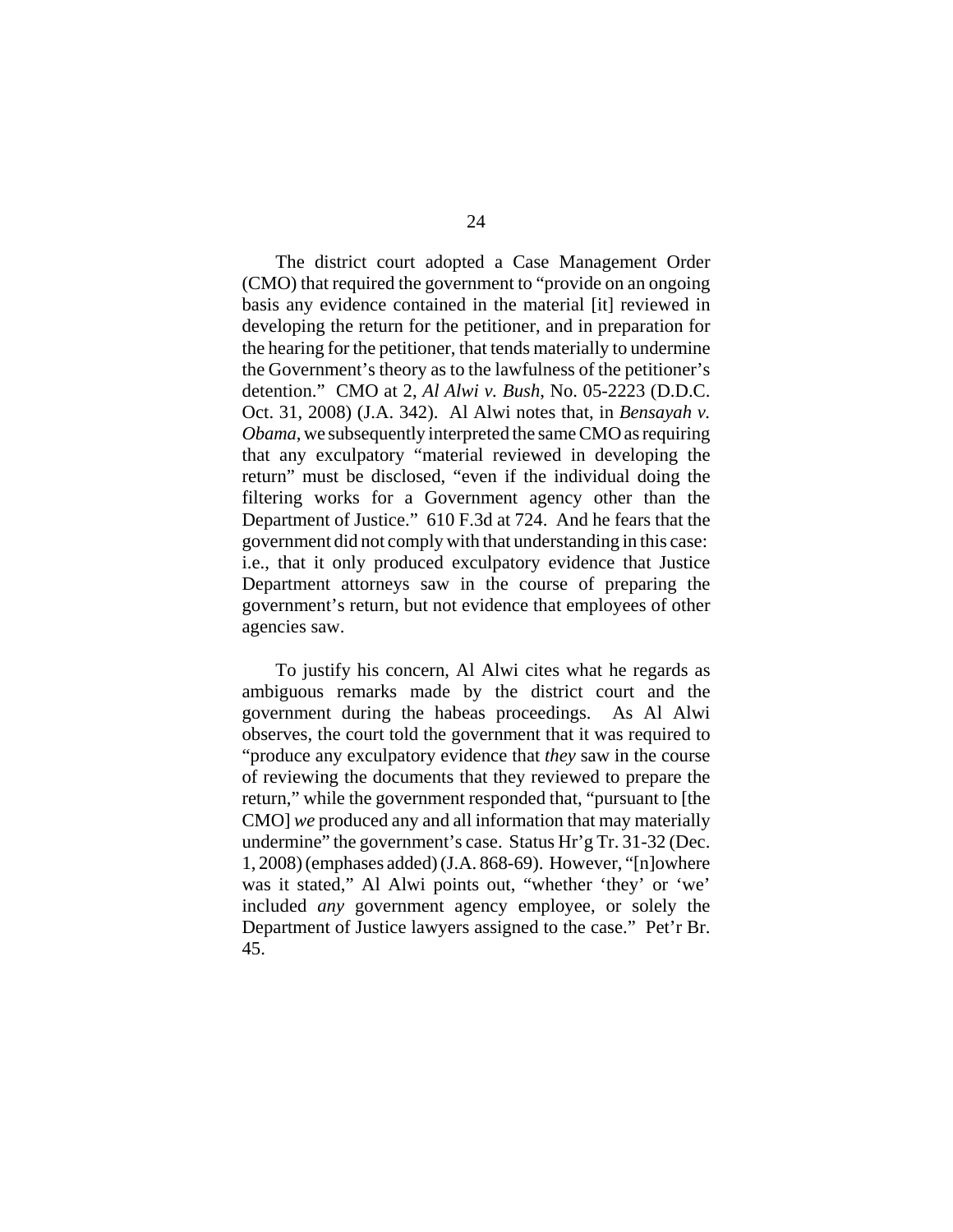If there was ambiguity in these statements, however, it was not because the court or the government failed to respond to Al Alwi's concerns, but because he did not express them as precisely as he does on appeal. Al Alwi's counsel told the court, using the same pronoun to which his counsel now objects, that Al Alwi was entitled to all documents that would put the credibility of a witness in doubt, and that the government "cannot simply say that *we* didn't look at that." Status Hr'g Tr. 62 (Dec. 1, 2008) (emphasis added) (J.A. 899). The government attorney did not disagree. "[L]et me make clear," he said, that "we have produced all evidence that we are aware of, that we became aware of in the process of our putting together this return, that may relate in any way to the credibility of a witness being in question." *Id.* at 62-63 (J.A. 899-900). It was not the case, he continued, that the government had turned a "willfully blind eye" to potentially exculpatory material. *Id.* at 64 (J.A. 901).

It may be that this court's subsequent opinion in *Bensayah* has sharpened the nature of Al Alwi's argument. But in *Bensayah*, we did no more than interpret the terms of the CMO in the course of rejecting a detainee's claim that the CMO was inconsistent with *Boumediene*. *See Bensayah*, 610 F.3d at 724. We did not suggest that the government had misunderstood those terms in that case, and there is no reason to believe that it did so in this one. To the contrary, at oral argument, the government represented that, in both the *Bensayah* habeas proceeding and this one, the government had the same understanding of the CMO as that expressed in our *Bensayah* opinion. Oral Arg. Tr. 33-35; *see id.* at 33 ("[W]hen we were reviewing information, every agency involved . . . in that process [was] instructed to provide exculpatory information that they [saw] as they [were] putting together the factual return."). The government has reconfirmed this representation by post-argument letter. *See* Letter from Sarang V. Damle, Dep't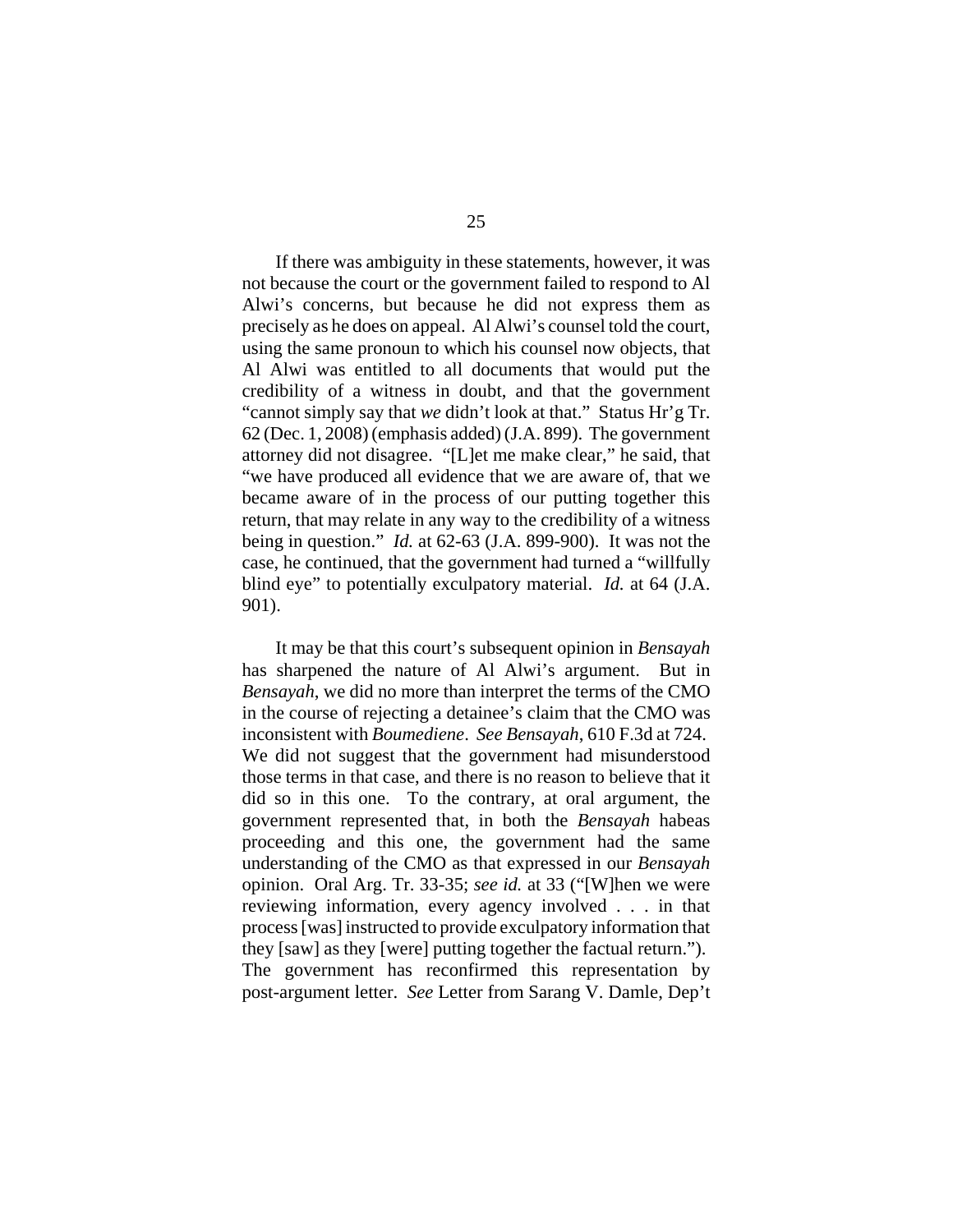of Justice, at 3 (Nov. 17, 2010) (stating that the government's discovery practice at the time of Al Alwi's habeas proceedings was "consistent with this Court's discussion of the case management order in *Bensayah*"). Accordingly, there is no warrant for a remand on this issue.

2. In addition to requiring the government to provide exculpatory information, the district court's CMO permitted the detainee to request additional discovery "for good cause shown." To obtain additional discovery, the request had to:

> (1) be narrowly tailored; (2) specify why the request is likely to produce evidence both relevant and material to the petitioner's case; (3) specify the nature of the request . . . ; and (4) explain why the burden on the Government to produce such evidence is neither unfairly disruptive nor unduly burdensome to the Government.

CMO at 2 (J.A. 342). Pursuant to this provision, Al Alwi filed a number of additional requests, all but one of which the district court denied. The court denied those requests on the ground that Al Alwi had failed to satisfy the four predicate conditions of the CMO. Al Alwi now contends that the denial constituted an abuse of discretion, principally on the ground that the court should not have required him to satisfy any burden before ordering production of several categories of information.

In *Boumediene*, the Supreme Court made clear that "[h]abeas corpus proceedings need not resemble a criminal trial." 553 U.S. at 783; *see Al-Adahi*, 613 F.3d at 1111 n.6; *Al-Bihani*, 590 F.3d at 876. Rather, the touchstone is that they must provide a "meaningful opportunity to demonstrate that [the detainee] is being held pursuant to 'the erroneous application or interpretation' of relevant law." *Boumediene*, 553 U.S. at 779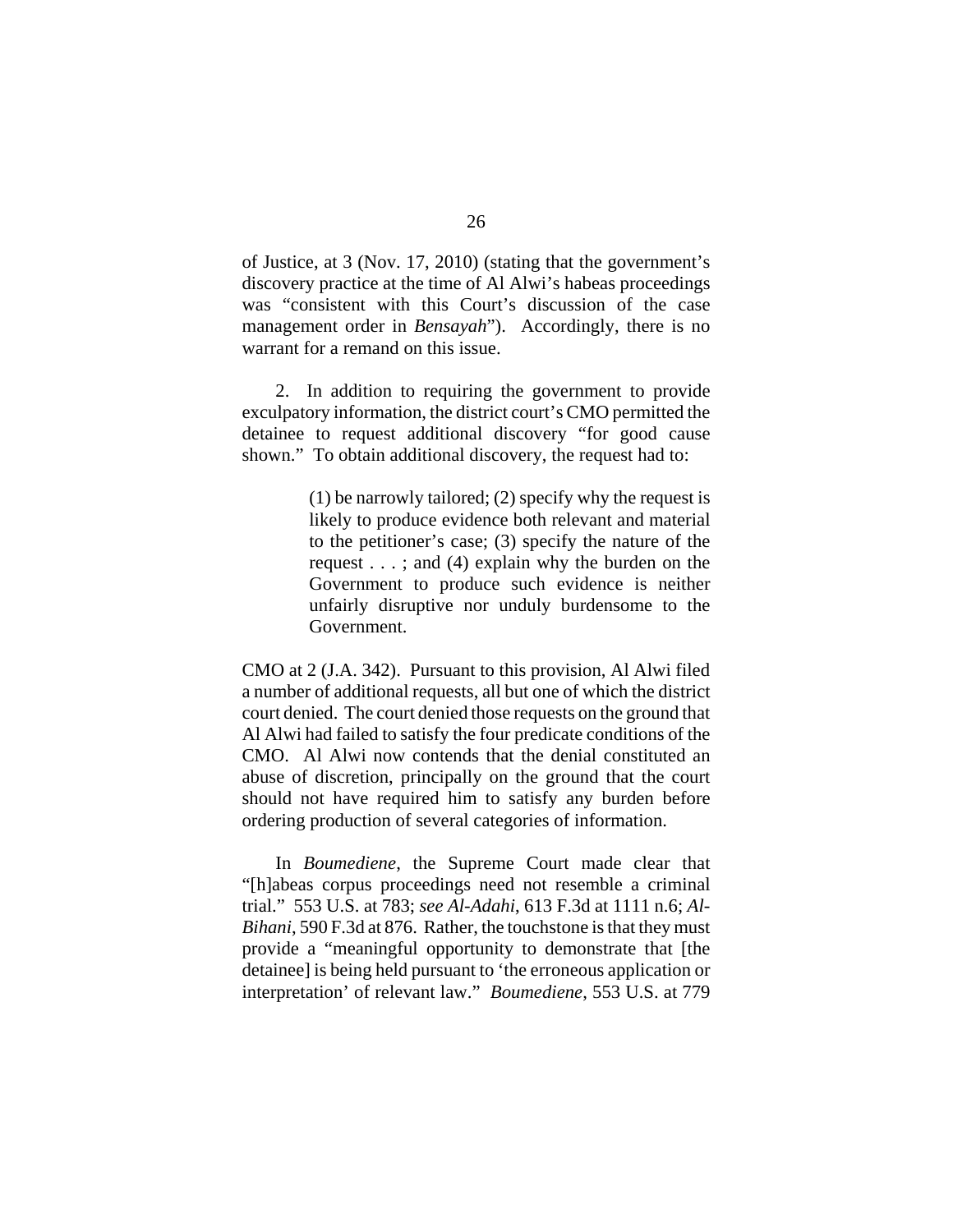(quoting *INS v. St. Cyr*, 533 U.S. 289, 302 (2001)). In *Bensayah*, this court expressly held that the same CMO was consistent with *Boumediene*'s requirements, and that "the district court did not abuse its discretion in structuring discovery" so as to place the burden of establishing the CMO's predicates on the detainee. *Bensayah*, 610 F.3d at 724; *see also Al-Madhwani*, 2011 WL 2083932, at \*6 (affirming district court's denial of a detainee's additional discovery request because it "did not establish the conditions required under the CMO for further discovery").

Nor did the district court abuse its discretion in the manner in which it applied the CMO. The government represented that it had produced all evidence that it used in preparing its factual return and "that may inform the court with respect to the bases for his detention," Status Hr'g Tr. 16 (Dec. 1, 2008) (J.A. 853), and the court expressly required production of any and all statements by Al Alwi that the government had reviewed, *id.* at 43-44 (J.A. 880-81); *see id.* at 43 (J.A. 880) (holding that "it is material" if it "came out of his mouth[; t]hat's a ruling"). The court denied Al Alwi's additional requests only after first assuring itself that the government had already satisfied its obligation to produce any evidence "that tends materially to undermine the Government's theory as to the lawfulness of the petitioner's detention." CMO at 2 (J.A. 342); *see* Status Hr'g Tr. 31-33 (Dec. 1, 2008) (J.A. 868-70). The court also obtained specific representations from the government that, had there been any material evidence in the important categories of Al